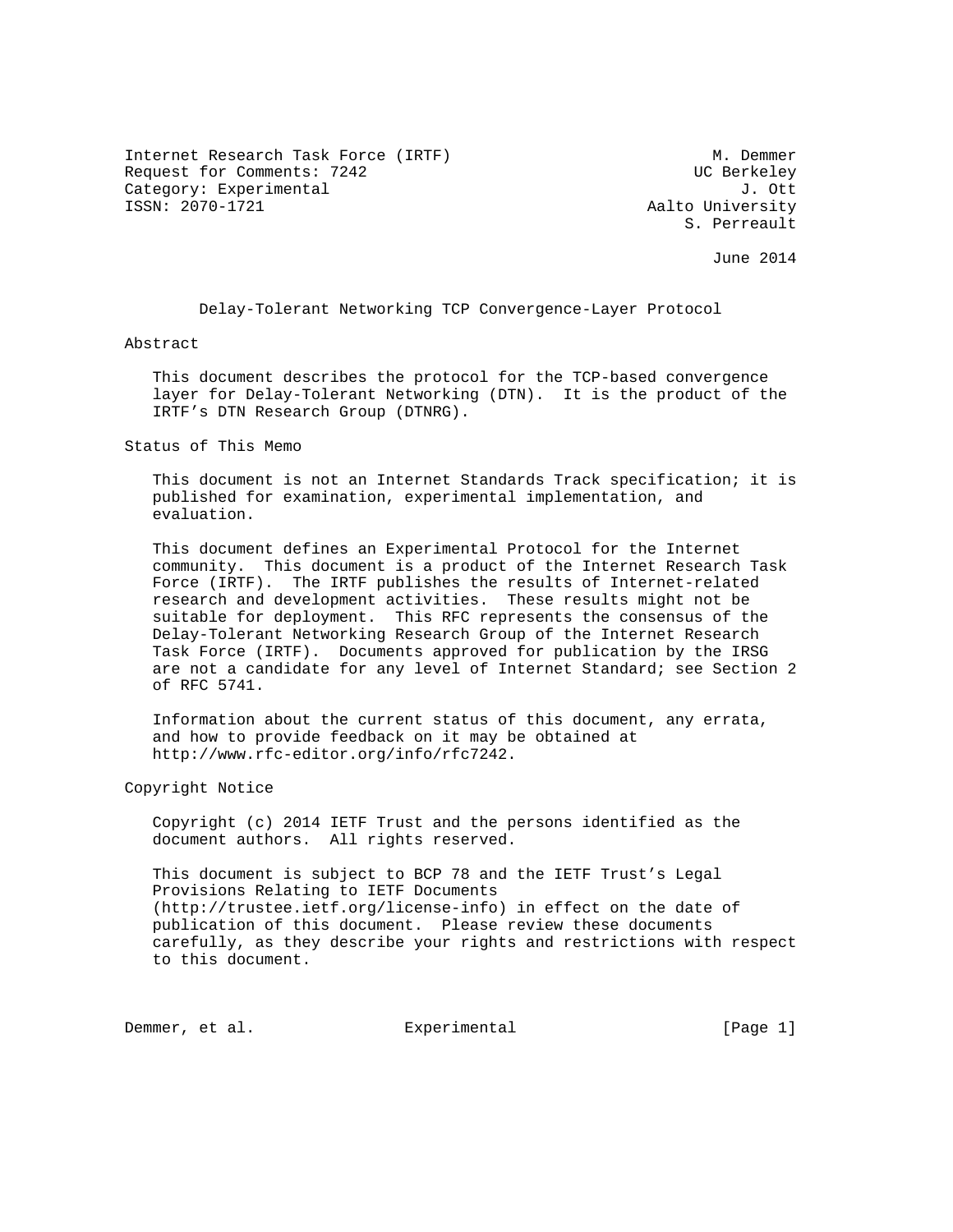# Table of Contents

|    | 2.1. Definitions Specific to the TCPCL Protocol 4 |
|----|---------------------------------------------------|
|    |                                                   |
|    |                                                   |
|    |                                                   |
|    |                                                   |
|    |                                                   |
|    | 4.2. Validation and Parameter Negotiation 10      |
| 5. | Established Connection Operation 11               |
|    |                                                   |
|    | 5.2. Bundle Data Transmission (DATA_SEGMENT) 12   |
|    | 5.3. Bundle Acknowledgments (ACK_SEGMENT) 13      |
|    | 5.4. Bundle Refusal (REFUSE_BUNDLE) 14            |
|    |                                                   |
|    | 5.6. KEEPALIVE Feature (KEEPALIVE) 16             |
|    |                                                   |
|    | 6.1. Shutdown Message (SHUTDOWN) 17               |
|    |                                                   |
|    |                                                   |
|    |                                                   |
|    |                                                   |
|    |                                                   |
|    |                                                   |
|    | 8.4. REFUSE BUNDLE Reason Codes 21                |
|    |                                                   |
|    |                                                   |
|    |                                                   |
|    |                                                   |
|    |                                                   |

### 1. Introduction

 This document describes the TCP-based convergence-layer protocol for Delay-Tolerant Networking. Delay-Tolerant Networking is an end-to end architecture providing communications in and/or through highly stressed environments, including those with intermittent connectivity, long and/or variable delays, and high bit error rates. More detailed descriptions of the rationale and capabilities of these networks can be found in "Delay-Tolerant Network Architecture" [RFC4838].

 An important goal of the DTN architecture is to accommodate a wide range of networking technologies and environments. The protocol used for DTN communications is the Bundle Protocol (BP) [RFC5050], an application-layer protocol that is used to construct a store-and-

Demmer, et al. Experimental Experimental [Page 2]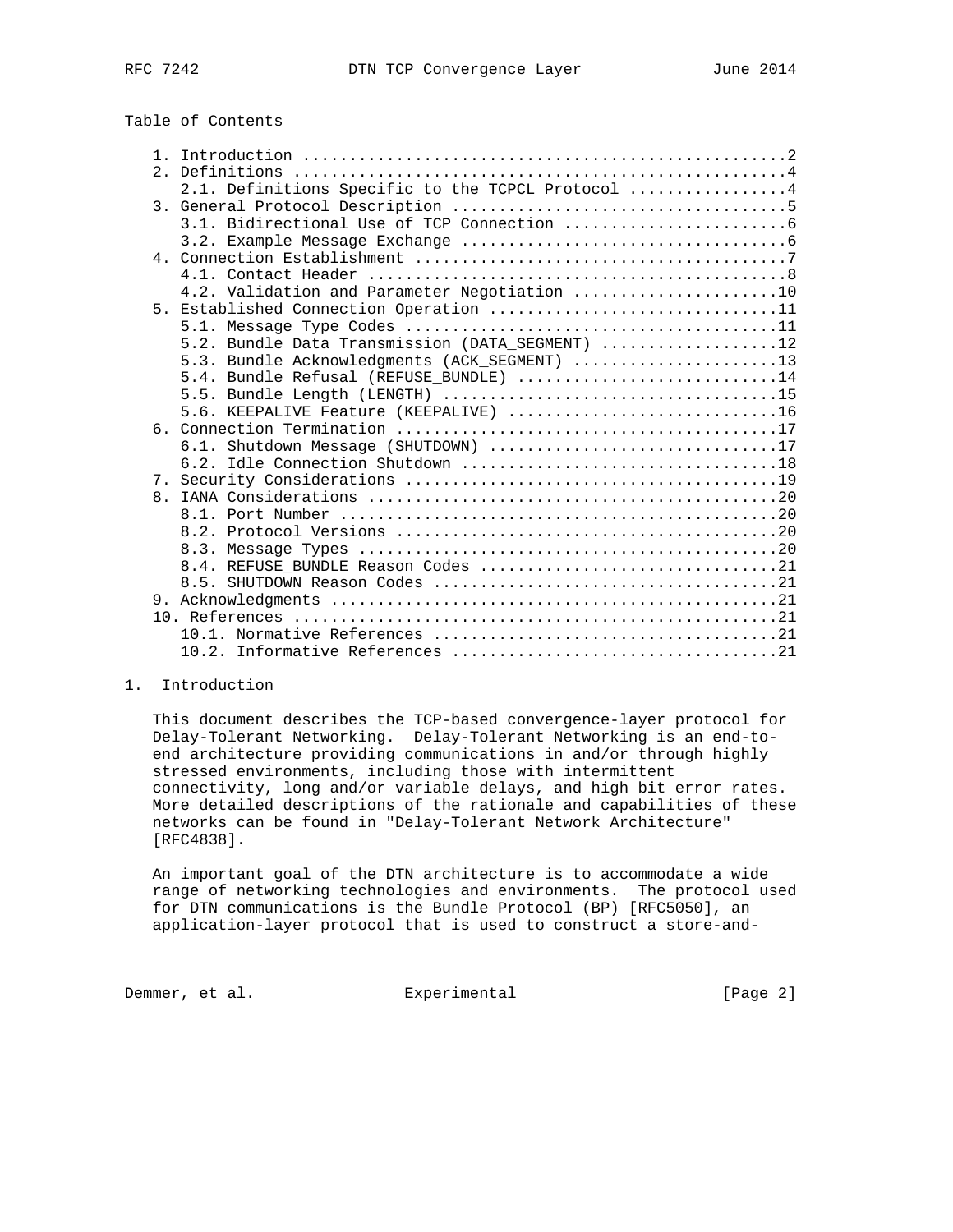forward overlay network. As described in the Bundle Protocol specification [RFC5050], it requires the services of a "convergence layer adapter" (CLA) to send and receive bundles using the service of some "native" link, network, or Internet protocol. This document describes one such convergence-layer adapter that uses the well-known Transmission Control Protocol (TCP). This convergence layer is referred to as TCPCL.

 The locations of the TCPCL and the BP in the Internet model protocol stack are shown in Figure 1. In particular, when BP is using TCP as its bearer with TCPCL as its convergence layer, both BP and TCPCL reside at the application layer of the Internet model.

| DTN Application                                            |                      |
|------------------------------------------------------------|----------------------|
| Bundle Protocol (BP)                                       | -> Application Layer |
| TCP Conv. Layer (TCPCL) $ -/$<br>------------------------- |                      |
| TCP                                                        | ---> Transport Layer |
| TP                                                         | ---> Network Layer   |
| Link-Layer Protocol   ---> Link Layer                      |                      |
| Physical Medium                                            | ---> Physical Layer  |
|                                                            |                      |

 Figure 1: The Locations of the Bundle Protocol and the TCP Convergence-Layer Protocol in the Internet Protocol Stack

 This document describes the format of the protocol data units passed between entities participating in TCPCL communications. This document does not address:

- o The format of protocol data units of the Bundle Protocol, as those are defined elsewhere [RFC5050].
- o Mechanisms for locating or identifying other bundle nodes within an internet.

 Note that this document describes version 3 of the protocol. Versions 0, 1, and 2 were never specified in an Internet-Draft, RFC, or any other public document. These prior versions of the protocol were, however, implemented in the DTN reference implementation [DTNIMPL] in prior releases; hence, the current version number reflects the existence of those prior versions.

Demmer, et al. Experimental Experimental [Page 3]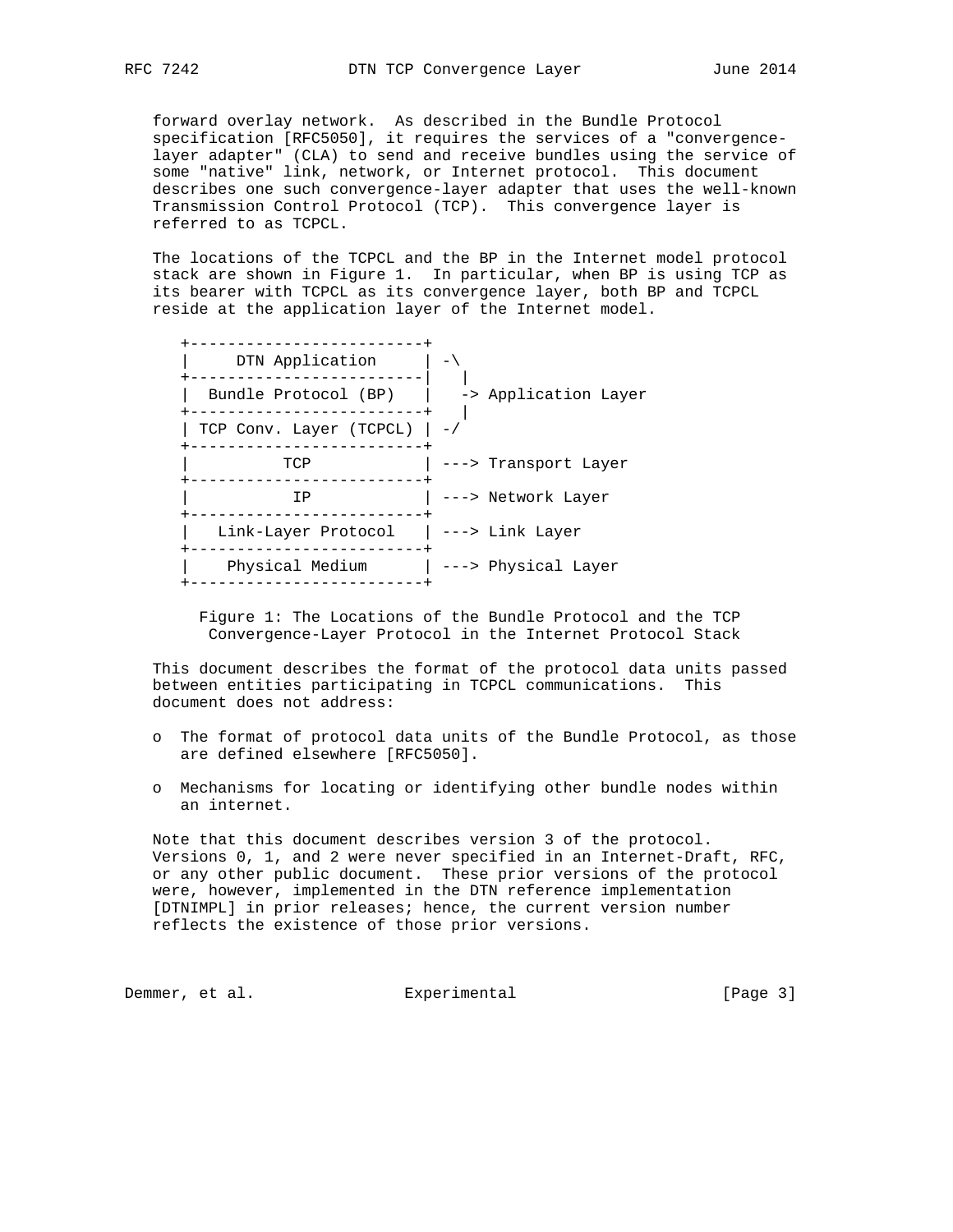This is an experimental protocol produced within the IRTF's Delay- Tolerant Networking Research Group (DTNRG). It represents the consensus of all active contributors to this group. If this protocol is used on the Internet, IETF standard protocols for security and congestion control should be used.

### 2. Definitions

 The key words "MUST", "MUST NOT", "REQUIRED", "SHALL", "SHALL NOT", "SHOULD", "SHOULD NOT", "RECOMMENDED", "MAY", and "OPTIONAL" in this document are to be interpreted as described in [RFC2119].

 The terms defined in Section 3.1 of [RFC5050] are used extensively in this document.

### 2.1. Definitions Specific to the TCPCL Protocol

 This section contains definitions that are interpreted to be specific to the operation of the TCPCL protocol, as described below.

- TCP Connection -- A TCP connection refers to a transport connection using TCP as the transport protocol.
- TCPCL Connection -- A TCPCL connection (as opposed to a TCP connection) is a TCPCL communication relationship between two bundle nodes. The lifetime of a TCPCL connection is bound to the lifetime of an underlying TCP connection. Therefore, a TCPCL connection is initiated when a bundle node initiates a TCP connection to be established for the purposes of bundle communication. A TCPCL connection is terminated when the TCP connection ends, due either to one or both nodes actively terminating the TCP connection or due to network errors causing a failure of the TCP connection. For the remainder of this document, the term "connection" without the prefix "TCPCL" shall refer to a TCPCL connection.
- Connection parameters -- The connection parameters are a set of values used to affect the operation of the TCPCL for a given connection. The manner in which these parameters are conveyed to the bundle node and thereby to the TCPCL is implementation dependent. However, the mechanism by which two bundle nodes exchange and negotiate the values to be used for a given session is described in Section 4.2.
- Transmission -- Transmission refers to the procedures and mechanisms (described below) for conveyance of a bundle from one node to another.

Demmer, et al. Experimental Experimental [Page 4]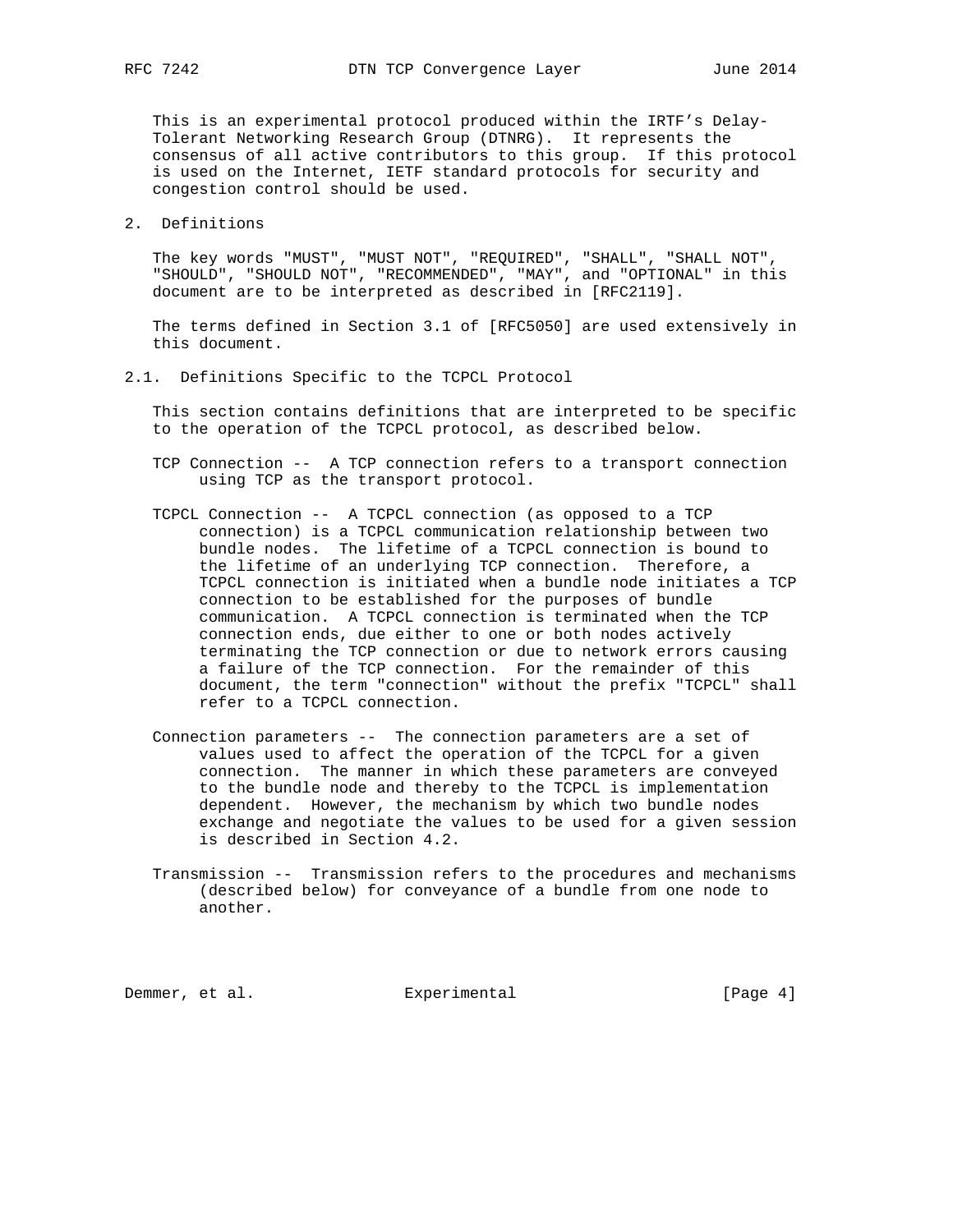## 3. General Protocol Description

 The service of this protocol is the transmission of DTN bundles over TCP. This document specifies the encapsulation of bundles, procedures for TCP setup and teardown, and a set of messages and node requirements. The general operation of the protocol is as follows.

 First, one node establishes a TCPCL connection to the other by initiating a TCP connection. After setup of the TCP connection is complete, an initial contact header is exchanged in both directions to set parameters of the TCPCL connection and exchange a singleton endpoint identifier for each node (not the singleton Endpoint Identifier (EID) of any application running on the node) to denote the bundle-layer identity of each DTN node. This is used to assist in routing and forwarding messages, e.g., to prevent loops.

 Once the TCPCL connection is established and configured in this way, bundles can be transmitted in either direction. Each bundle is transmitted in one or more logical segments of formatted bundle data. Each logical data segment consists of a DATA\_SEGMENT message header, a Self-Delimiting Numeric Value (SDNV) as defined in [RFC5050] (see also [RFC6256]) containing the length of the segment, and finally the byte range of the bundle data. The choice of the length to use for segments is an implementation matter. The first segment for a bundle must set the 'start' flag, and the last one must set the 'end' flag in the DATA\_SEGMENT message header.

 If multiple bundles are transmitted on a single TCPCL connection, they MUST be transmitted consecutively. Interleaving data segments from different bundles is not allowed. Bundle interleaving can be accomplished by fragmentation at the BP layer.

 An optional feature of the protocol is for the receiving node to send acknowledgments as bundle data segments arrive (ACK\_SEGMENT). The rationale behind these acknowledgments is to enable the sender node to determine how much of the bundle has been received, so that in case the connection is interrupted, it can perform reactive fragmentation to avoid re-sending the already transmitted part of the bundle.

 When acknowledgments are enabled, then for each data segment that is received, the receiving node sends an ACK\_SEGMENT code followed by an SDNV containing the cumulative length of the bundle that has been received. The sending node may transmit multiple DATA\_SEGMENT messages without necessarily waiting for the corresponding ACK\_SEGMENT responses. This enables pipelining of messages on a channel. In addition, there is no explicit flow control on the TCPCL layer.

Demmer, et al. Subsection Experimental Experimental [Page 5]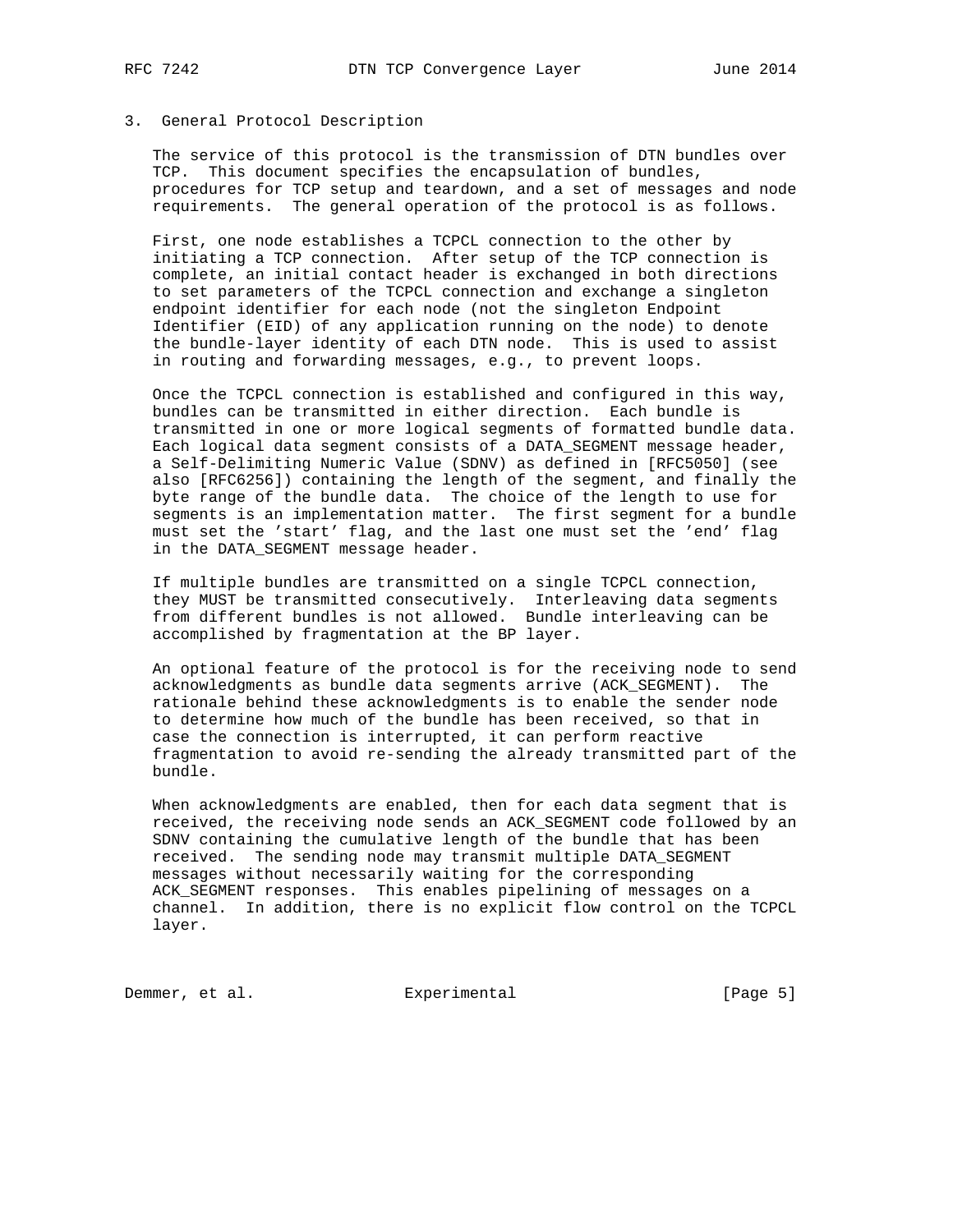Another optional feature is that a receiver may interrupt the transmission of a bundle at any point in time by replying with a REFUSE\_BUNDLE message, which causes the sender to stop transmission of the current bundle, after completing transmission of a partially sent data segment. Note: This enables a cross-layer optimization in that it allows a receiver that detects that it already has received a certain bundle to interrupt transmission as early as possible and thus save transmission capacity for other bundles.

 For connections that are idle, a KEEPALIVE message may optionally be sent at a negotiated interval. This is used to convey liveness information.

 Finally, before connections close, a SHUTDOWN message is sent on the channel. After sending a SHUTDOWN message, the sender of this message may send further acknowledgments (ACK\_SEGMENT or REFUSE\_BUNDLE) but no further data messages (DATA\_SEGMENT). A SHUTDOWN message may also be used to refuse a connection setup by a peer.

3.1. Bidirectional Use of TCP Connection

 There are specific messages for sending and receiving operations (in addition to connection setup/teardown). TCPCL is symmetric, i.e., both sides can start sending data segments in a connection, and one side's bundle transfer does not have to complete before the other side can start sending data segments on its own. Hence, the protocol allows for a bi-directional mode of communication.

 Note that in the case of concurrent bidirectional transmission, acknowledgment segments may be interleaved with data segments.

#### 3.2. Example Message Exchange

 The following figure visually depicts the protocol exchange for a simple session, showing the connection establishment and the transmission of a single bundle split into three data segments (of lengths L1, L2, and L3) from Node A to Node B.

 Note that the sending node may transmit multiple DATA\_SEGMENT messages without necessarily waiting for the corresponding ACK\_SEGMENT responses. This enables pipelining of messages on a channel. Although this example only demonstrates a single bundle transmission, it is also possible to pipeline multiple DATA\_SEGMENT

Demmer, et al. Superimental Experimental [Page 6]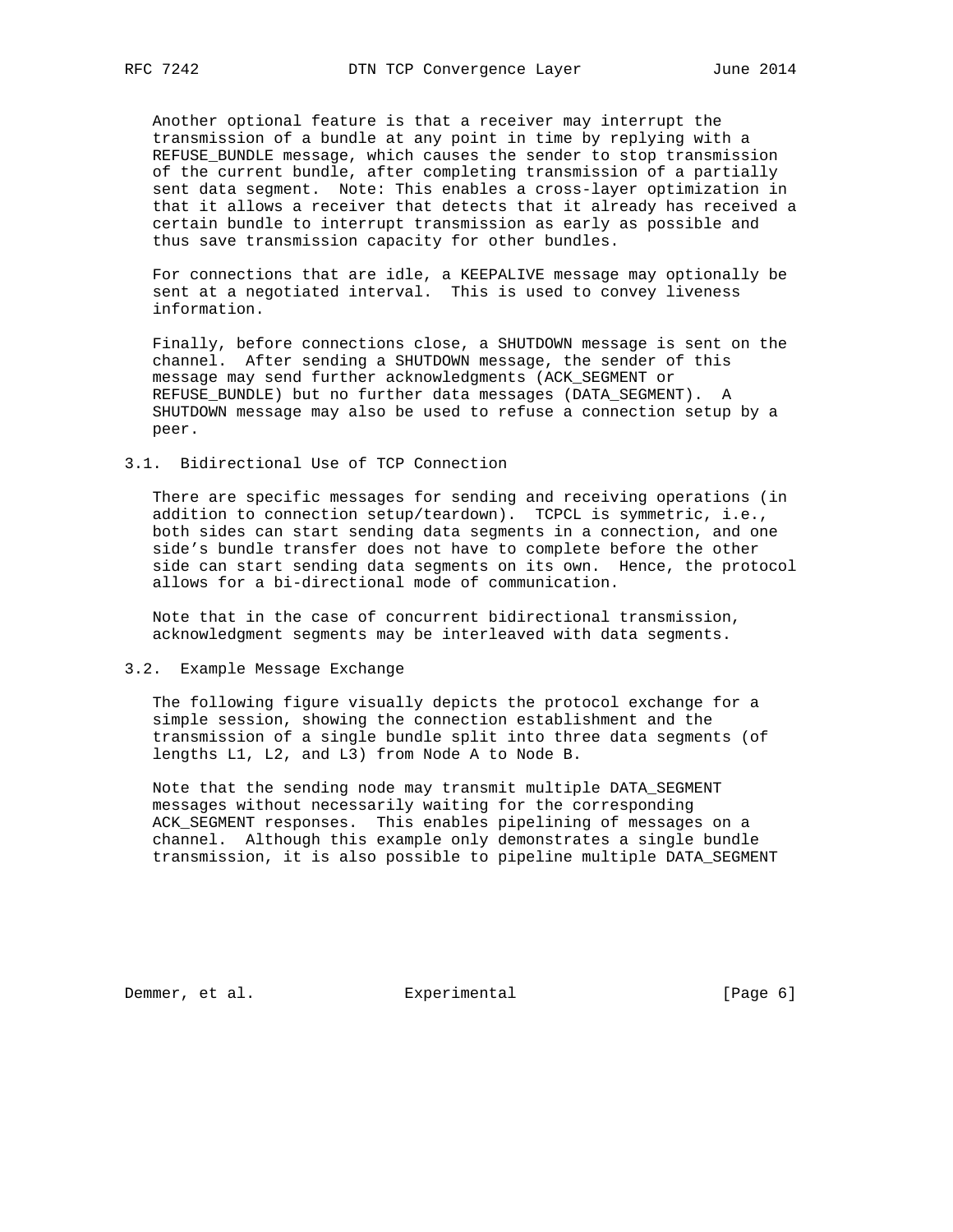messages for different bundles without necessarily waiting for ACK\_SEGMENT messages to be returned for each one. However, interleaving data segments from different bundles is not allowed.

No errors or rejections are shown in this example.

 Node A Node B ====== ====== +-------------------------+ +-------------------------+ | Contact Header | -> <- | Contact Header | +-------------------------+ +-------------------------+ +-------------------------+ DATA\_SEGMENT (start) | -> | SDNV length [L1] | -> Bundle Data  $0 \ldots (L1-1)$  | -> +-------------------------+ +-------------------------+ +-------------------------+ | DATA\_SEGMENT | -> <- | ACK\_SEGMENT | | SDNV length [L2] | -> <- | SDNV length [L1] | |Bundle Data L1..(L1+L2-1)| -> +-------------------------+ +-------------------------+ +-------------------------+ +-------------------------+ | DATA\_SEGMENT (end) | -> <- | ACK\_SEGMENT | | SDNV length [L3] | -> <- | SDNV length [L1+L2] | |Bundle Data | -> +-------------------------+ | (L1+L2)..(L1+L2+L3-1)| +-------------------------+ +-------------------------+ <- | ACK\_SEGMENT | <- | SDNV length [L1+L2+L3] | +-------------------------+ +-------------------------+ +-------------------------+ | SHUTDOWN | -> <- | SHUTDOWN | +-------------------------+ +-------------------------+

 Figure 2: A Simple Visual Example of the Flow of Protocol Messages on a Single TCP Session between Two Nodes (A and B)

4. Connection Establishment

 For bundle transmissions to occur using the TCPCL, a TCPCL connection must first be established between communicating nodes. It is up to the implementation to decide how and when connection setup is triggered. For example, some connections may be opened proactively and maintained for as long as is possible given the network

Demmer, et al. Subsection Experimental Communication (Page 7)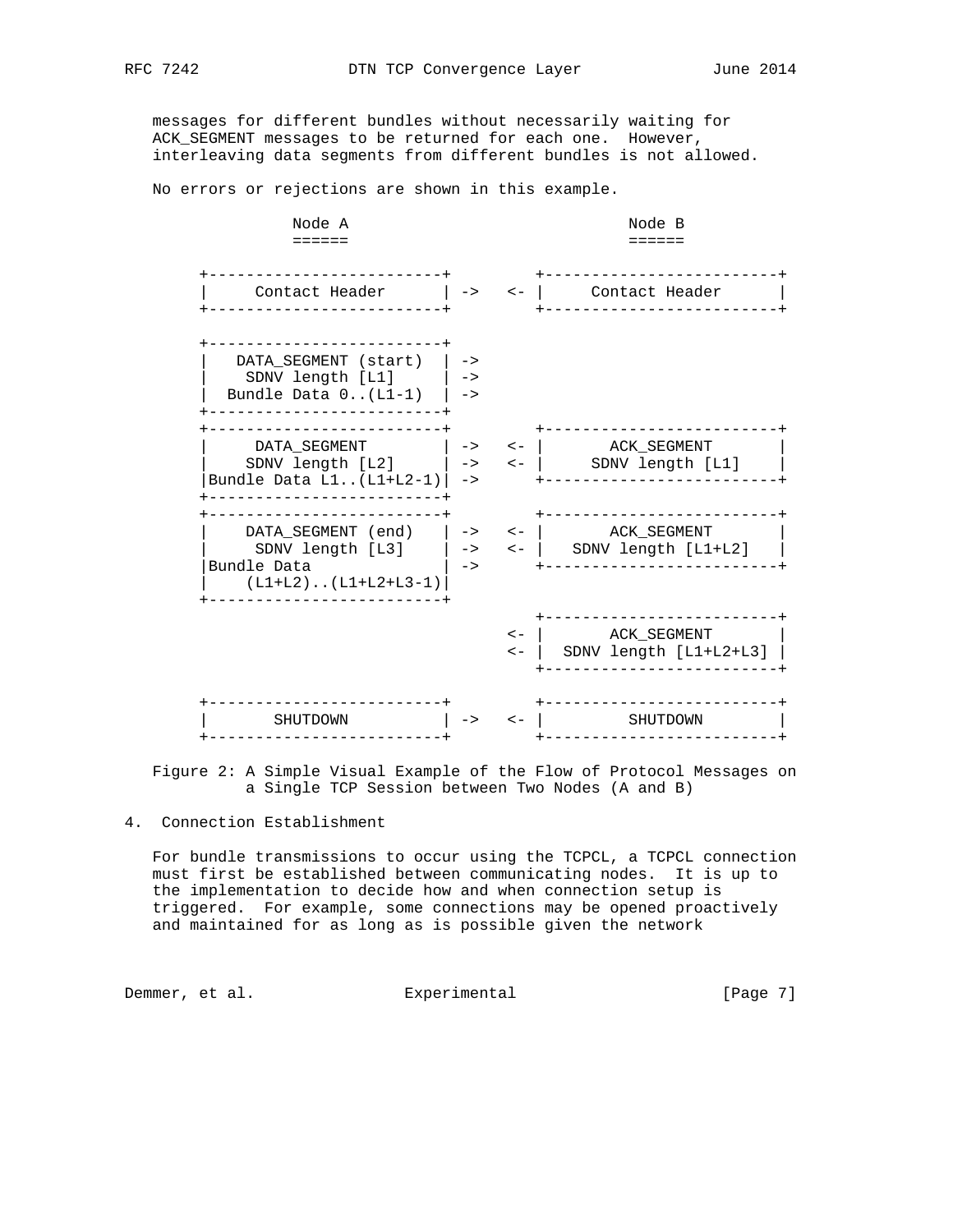conditions, while other connections may be opened only when there is a bundle that is queued for transmission and the routing algorithm selects a certain next-hop node.

 To establish a TCPCL connection, a node must first establish a TCP connection with the intended peer node, typically by using the services provided by the operating system. Port number 4556 has been assigned by IANA as the well-known port number for the TCP convergence layer. Other port numbers MAY be used per local configuration. Determining a peer's port number (if different from the well-known TCPCL port) is up to the implementation.

 If the node is unable to establish a TCP connection for any reason, then it is an implementation matter to determine how to handle the connection failure. A node MAY decide to re-attempt to establish the connection. If it does so, it MUST NOT overwhelm its target with repeated connection attempts. Therefore, the node MUST retry the connection setup only after some delay (a 1-second minimum is RECOMMENDED), and it SHOULD use a (binary) exponential backoff mechanism to increase this delay in case of repeated failures. In case a SHUTDOWN message specifying a reconnection delay is received, that delay is used as the initial delay. The default initial delay SHOULD be at least 1 second but SHOULD be configurable since it will be application and network type dependent.

 The node MAY declare failure after one or more connection attempts and MAY attempt to find an alternate route for bundle data. Such decisions are up to the higher layer (i.e., the BP).

 Once a TCP connection is established, each node MUST immediately transmit a contact header over the TCP connection. The format of the contact header is described in Section 4.1.

 Upon receipt of the contact header, both nodes perform the validation and negotiation procedures defined in Section 4.2

 After receiving the contact header from the other node, either node MAY also refuse the connection by sending a SHUTDOWN message. If connection setup is refused, a reason MUST be included in the SHUTDOWN message.

### 4.1. Contact Header

 Once a TCP connection is established, both parties exchange a contact header. This section describes the format of the contact header and the meaning of its fields.

Demmer, et al. Superimental Experimental [Page 8]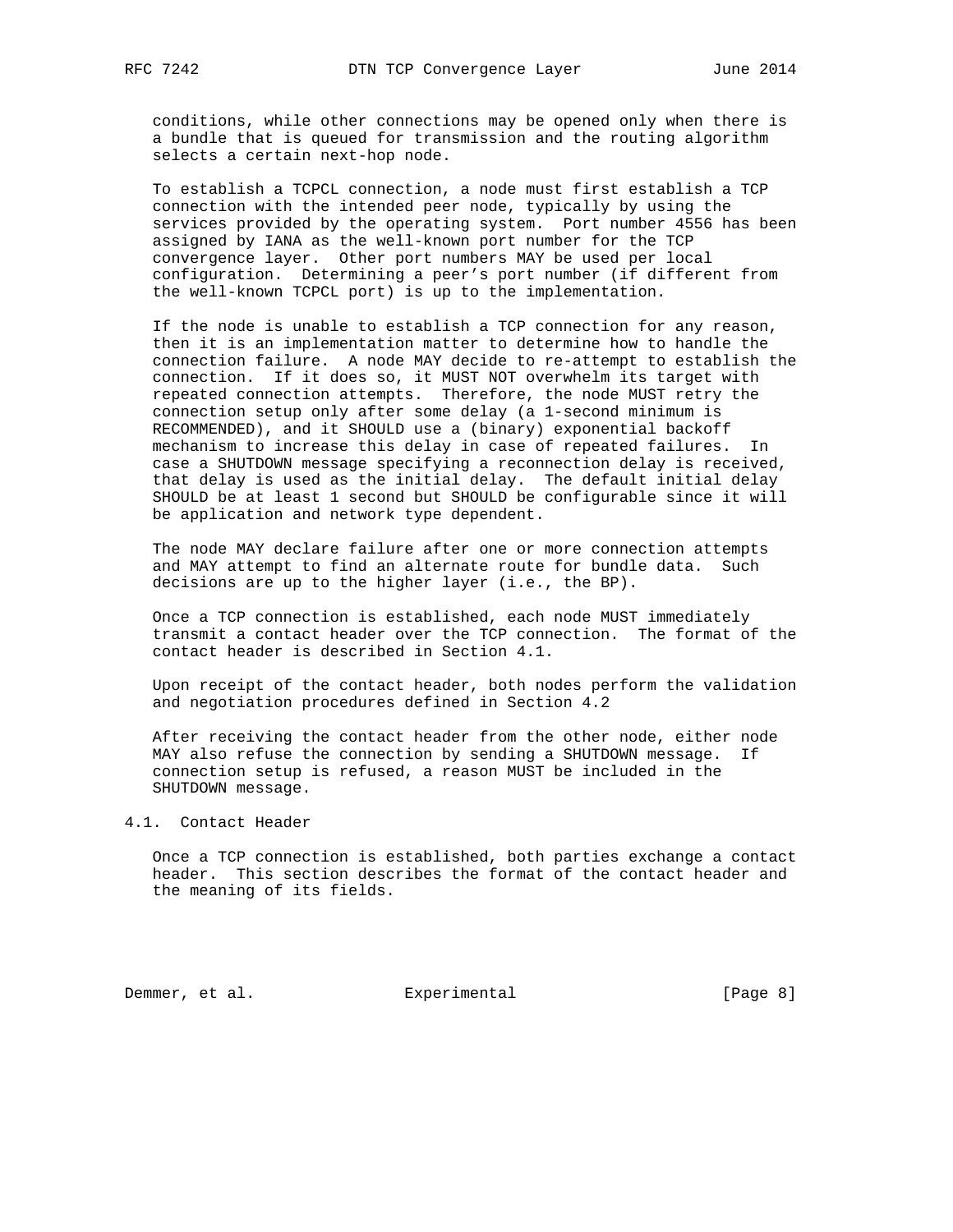The format for the Contact Header is as follows:

| 0 1 2 3 4 5 6 7 8 9 0 1 2 3 4 5 6 7 8 9 0 1 2 3 4 5 6 7 8 9 0 1 |         |  |  |  |  |       |                                                       |  |  |                               |  |  |                    |  |  |  |  |
|-----------------------------------------------------------------|---------|--|--|--|--|-------|-------------------------------------------------------|--|--|-------------------------------|--|--|--------------------|--|--|--|--|
|                                                                 |         |  |  |  |  |       |                                                       |  |  | magic='dtn!'<br>-----+------- |  |  |                    |  |  |  |  |
|                                                                 | version |  |  |  |  | flags |                                                       |  |  |                               |  |  | keepalive interval |  |  |  |  |
|                                                                 |         |  |  |  |  |       | local EID length (SDNV)<br>------+---------------+--- |  |  |                               |  |  |                    |  |  |  |  |
|                                                                 |         |  |  |  |  |       | local EID (variable)                                  |  |  |                               |  |  |                    |  |  |  |  |

Figure 3: Contact Header Format

The fields of the contact header are:

- magic: A four-byte field that always contains the byte sequence 0x64 0x74 0x6e 0x21, i.e., the text string "dtn!" in US-ASCII.
- version: A one-byte field value containing the value 3 (current version of the protocol).
- flags: A one-byte field containing optional connection flags. The first four bits are unused and MUST be set to zero upon transmission and MUST be ignored upon reception. The last four bits are interpreted as shown in Table 1 below.
- keepalive\_interval: A two-byte integer field containing the number of seconds between exchanges of KEEPALIVE messages on the connection (see Section 5.6). This value is in network byte order, as are all other multi-byte fields described in this protocol.
- local EID length: A variable-length SDNV field containing the length of the endpoint identifier (EID) for some singleton endpoint in which the sending node is a member. A four-byte SDNV is depicted for clarity of the figure.
- local EID: A byte string containing the EID of some singleton endpoint in which the sending node is a member, in the canonical format of <scheme name>:<scheme-specific part>. An eight-byte EID is shown for clarity of the figure.

Demmer, et al. Subsection Experimental Experimental [Page 9]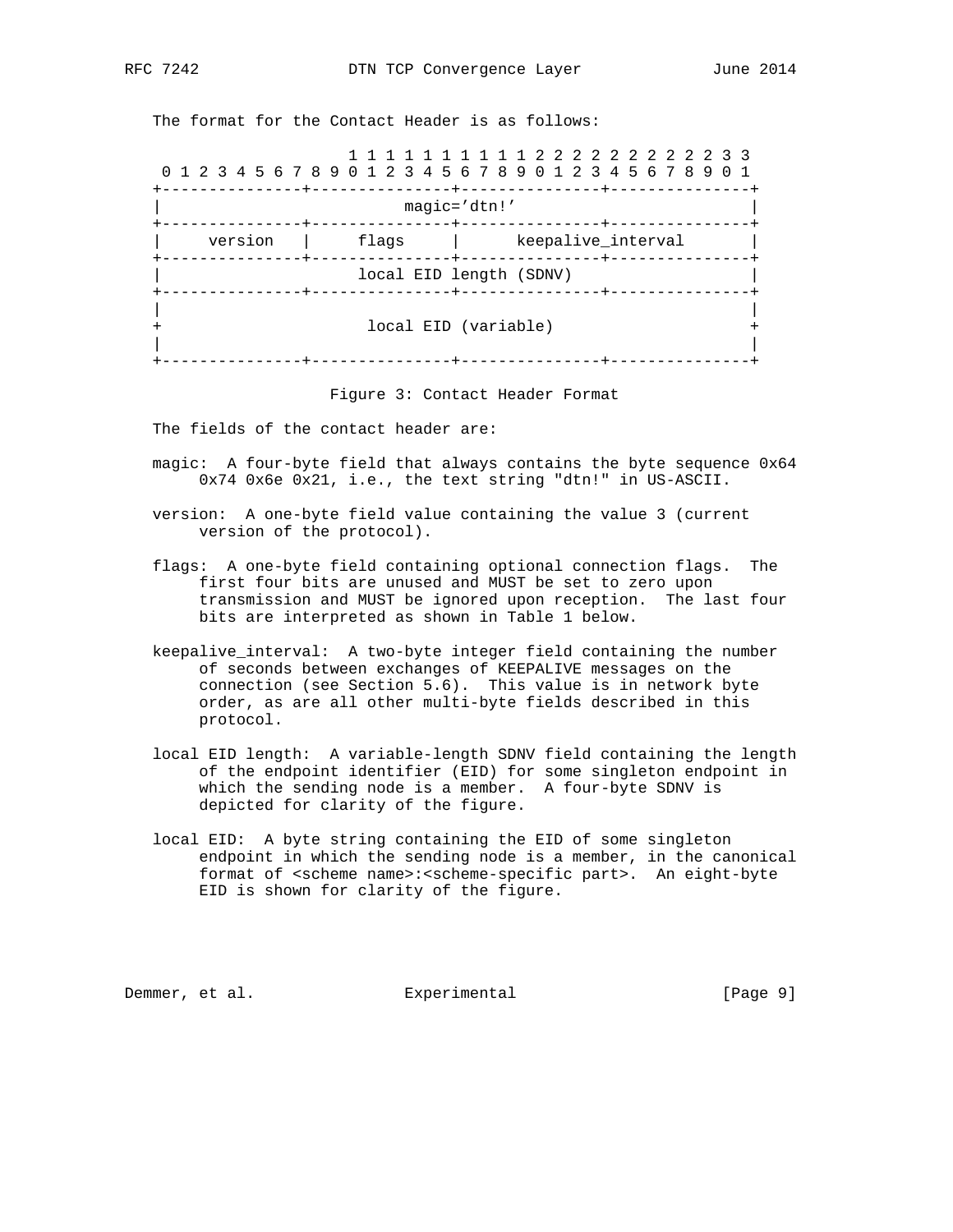| Value    | Meaning                                                                    |
|----------|----------------------------------------------------------------------------|
| 00000001 | Request acknowledgment of bundle segments.                                 |
| 00000010 | Request enabling of reactive fragmentation.                                |
| 00000100 | Indicate support for bundle refusal. This flag MUST                        |
|          | NOT be set to '1' unless support for acknowledgments<br>is also indicated. |
| 00001000 | Request sending of LENGTH messages.                                        |

#### Table 1: Contact Header Flags

 The manner in which values are configured and chosen for the various flags and parameters in the contact header is implementation dependent.

4.2. Validation and Parameter Negotiation

 Upon reception of the contact header, each node follows the following procedures to ensure the validity of the TCPCL connection and to negotiate values for the connection parameters.

 If the magic string is not present or is not valid, the connection MUST be terminated. The intent of the magic string is to provide some protection against an inadvertent TCP connection by a different protocol than the one described in this document. To prevent a flood of repeated connections from a misconfigured application, a node MAY elect to hold an invalid connection open and idle for some time before closing it.

 If a node receives a contact header containing a version that is greater than the current version of the protocol that the node implements, then the node SHOULD interpret all fields and messages as it would normally. If a node receives a contact header with a version that is lower than the version of the protocol that the node implements, the node may either terminate the connection due to the version mismatch or may adapt its operation to conform to the older version of the protocol. This decision is an implementation matter.

 A node calculates the parameters for a TCPCL connection by negotiating the values from its own preferences (conveyed by the contact header it sent) with the preferences of the peer node (expressed in the contact header that it received). This negotiation MUST proceed in the following manner:

Demmer, et al. Subsection Experimental Experimental [Page 10]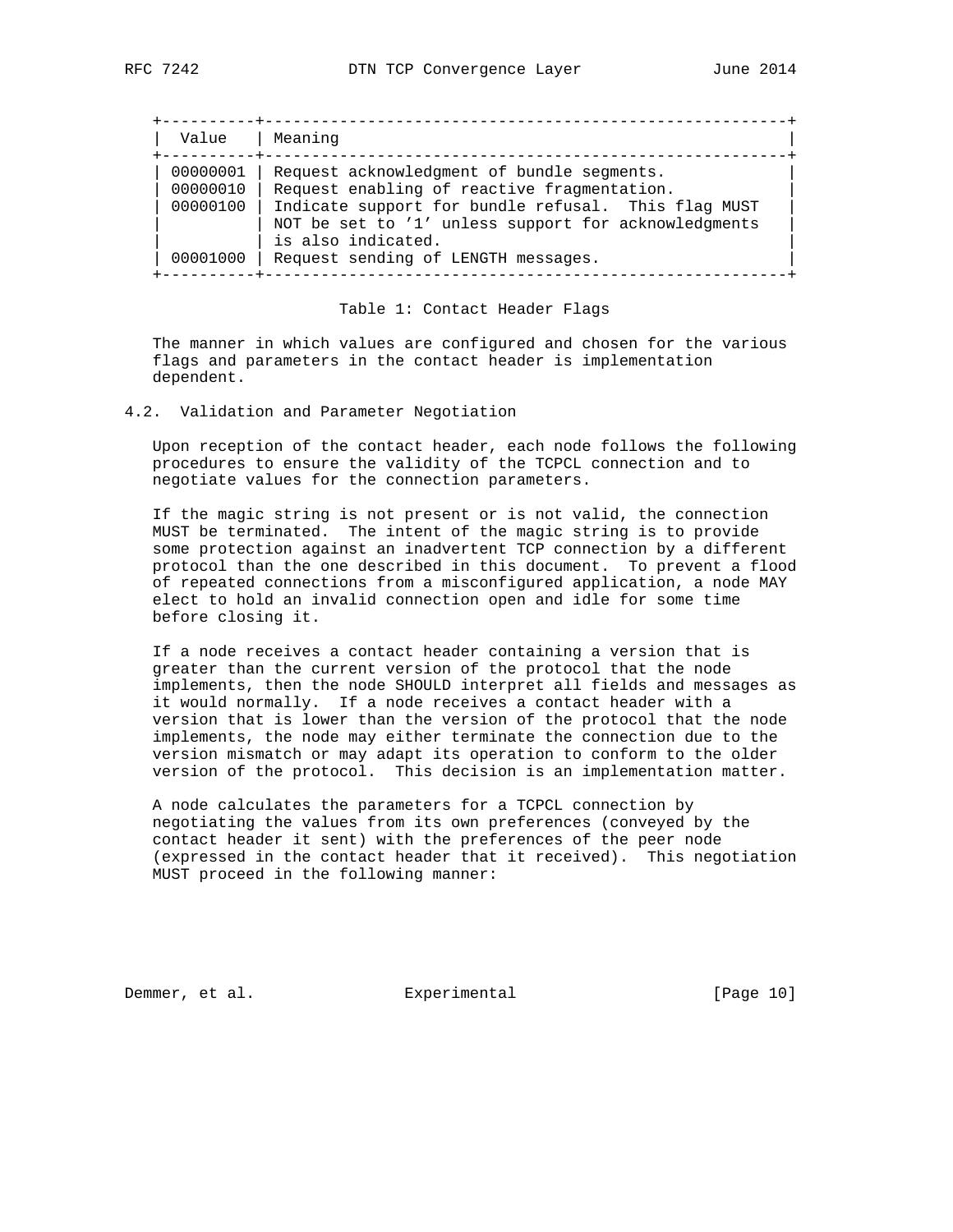- o The parameter for requesting acknowledgment of bundle segments is set to true iff the corresponding flag is set in both contact headers.
- o The parameter for enabling reactive fragmentation is set to true iff the corresponding flag is set in both contact headers.
- o The bundle refusal capability is set to true if the corresponding flag is set in both contact headers and if segment acknowledgment has been enabled.
- o The keepalive\_interval parameter is set to the minimum value from both contact headers. If one or both contact headers contains the value zero, then the keepalive feature (described in Section 5.6) is disabled.
- o The flag requesting sending of LENGTH messages is handled as described in Section 5.5.

 Once this process of parameter negotiation is completed, the protocol defines no additional mechanism to change the parameters of an established connection; to effect such a change, the connection MUST be terminated and a new connection established.

5. Established Connection Operation

 This section describes the protocol operation for the duration of an established connection, including the mechanisms for transmitting bundles over the connection.

5.1. Message Type Codes

 After the initial exchange of a contact header, all messages transmitted over the connection are identified by a one-byte header with the following structure:

> 0 1 2 3 4 5 6 7 +-+-+-+-+-+-+-+-+ | type | flags | +-+-+-+-+-+-+-+-+

Figure 4: Format of the One-Byte Message Header

type: Indicates the type of the message as per Table 2 below

flags: Optional flags defined based on message type.

The types and values for the message type code are as follows.

Demmer, et al. Subsection Experimental Experimental [Page 11]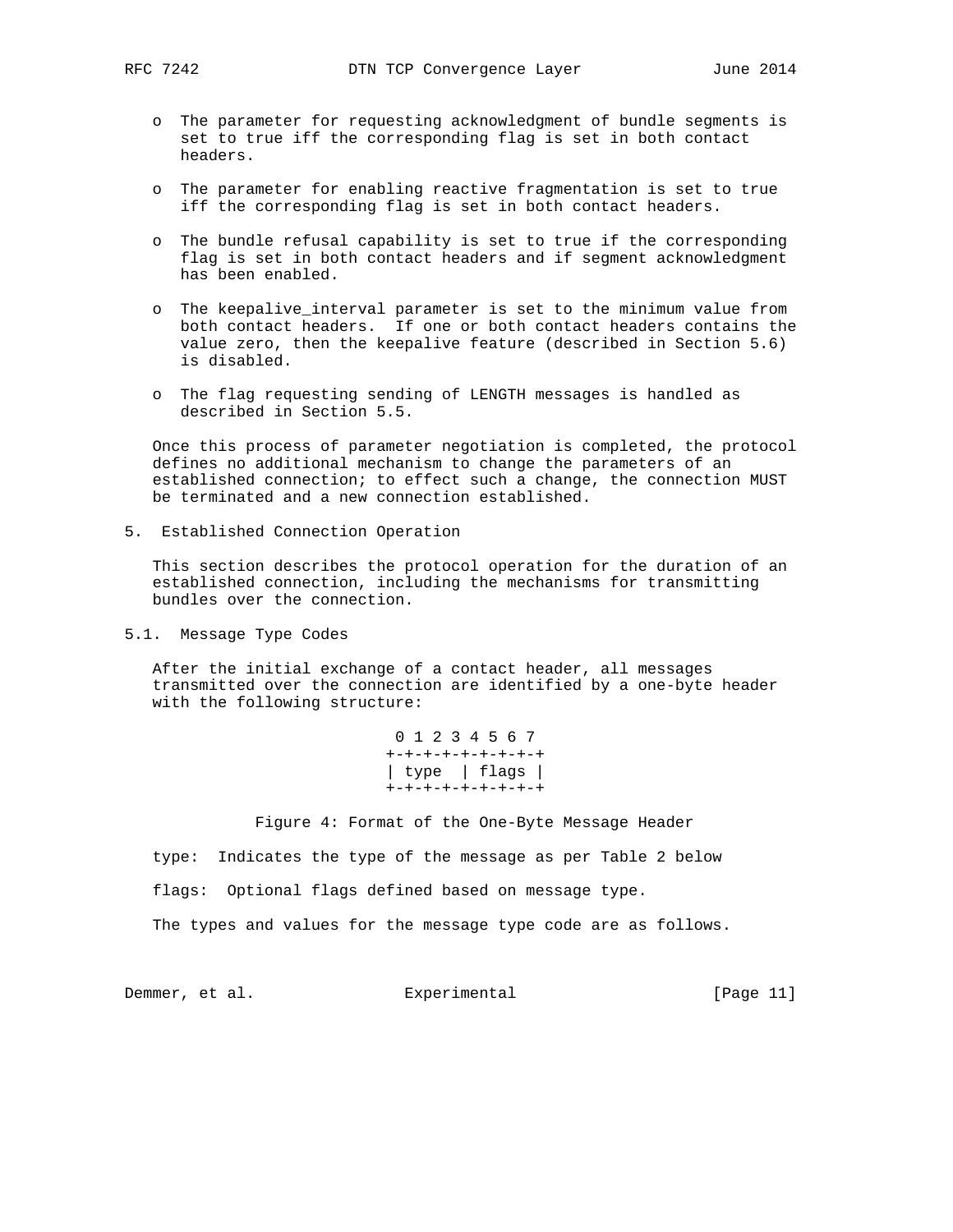| Type          | Code         | Description<br>. List die List die List die List                                                                                                |
|---------------|--------------|-------------------------------------------------------------------------------------------------------------------------------------------------|
|               | $0 \times 0$ | Reserved.                                                                                                                                       |
| DATA SEGMENT  | 0x1          | Indicates the transmission of a<br>segment of bundle data, as described<br>in Section 5.2.                                                      |
| ACK SEGMENT   | 0x2          | Acknowledges reception of a data<br>segment, as described in Section 5.3                                                                        |
| REFUSE BUNDLE | 0x3          | Indicates that the transmission of the<br>current bundle shall be stopped, as<br>described in Section 5.4.                                      |
| KEEPALIVE     | 0x4          | KEEPALIVE message for the connection,<br>as described in Section 5.6.                                                                           |
| SHUTDOWN      | 0x5          | Indicates that one of the nodes<br>participating in the connection wishes<br>to cleanly terminate the connection,<br>as described in Section 6. |
| LENGTH        | 0x6          | Contains the length (in bytes) of the<br>next bundle, as described in Section<br>5.5.                                                           |
|               | $0x7-0xf$    | Unassigned.                                                                                                                                     |

### Table 2: TCPCL Message Types

## 5.2. Bundle Data Transmission (DATA\_SEGMENT)

 Each bundle is transmitted in one or more data segments. The format of a DATA\_SEGMENT message follows:

 1 1 1 1 1 1 1 1 1 1 2 2 2 2 2 2 2 2 2 2 3 3 0 1 2 3 4 5 6 7 8 9 0 1 2 3 4 5 6 7 8 9 0 1 2 3 4 5 6 7 8 9 0 1 +-+-+-+-+-+-+-+-+-+-+-+-+-+-+-+-+-+-+-+-+-+-+-+-+-+-+-+-+-+-+-+-+ | 0x1 |0|0|S|E| length ... | contents.... | +-+-+-+-+-+-+-+-+-+-+-+-+-+-+-+-+-+-+-+-+-+-+-+-+-+-+-+-+-+-+-+-+

### Figure 5: Format of DATA\_SEGMENT Messages

The type portion of the message header contains the value 0x1.

Demmer, et al. Experimental [Page 12]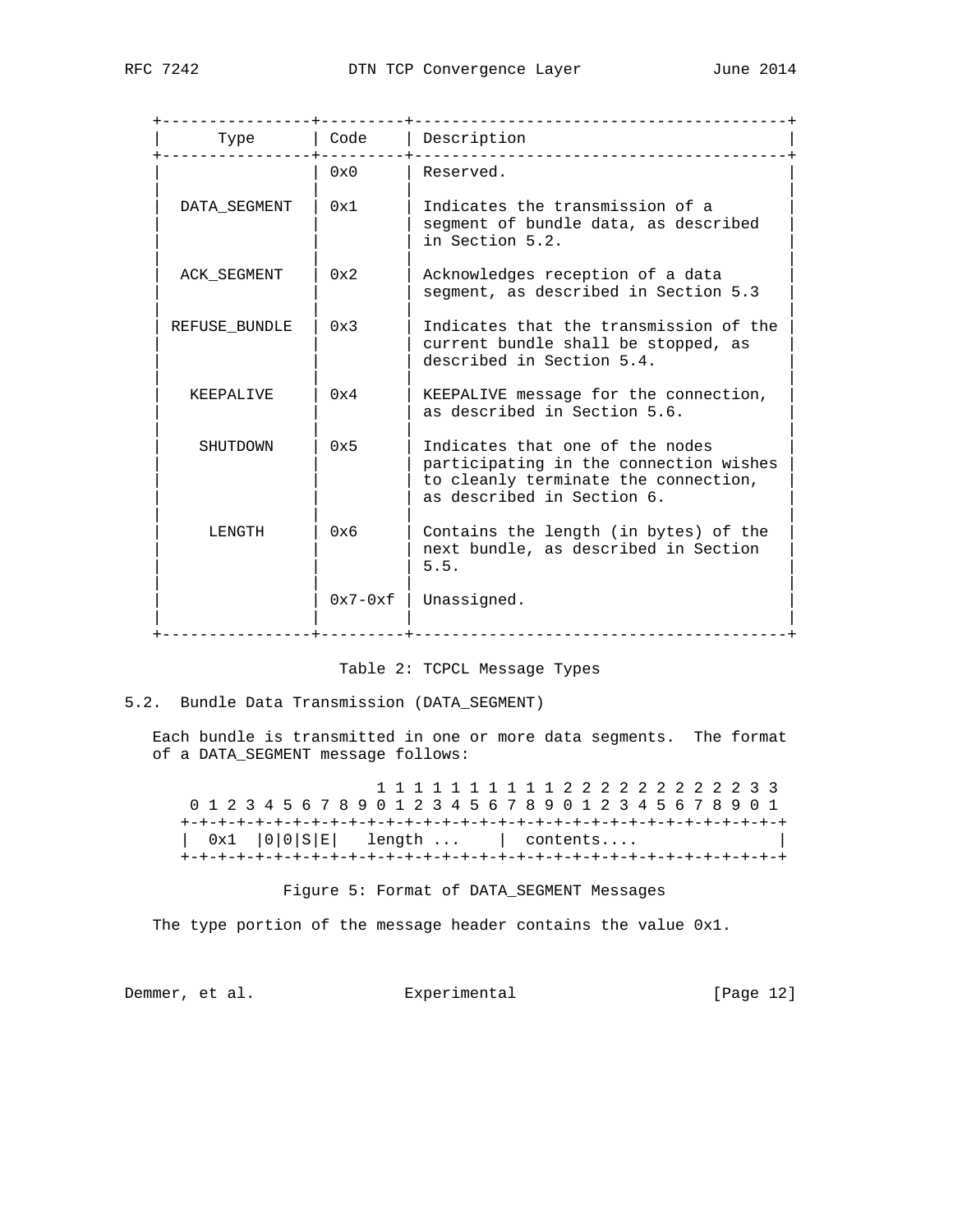The flags portion of the message header byte contains two optional values in the two low-order bits, denoted 'S' and 'E' above. The 'S' bit MUST be set to one if it precedes the transmission of the first segment of a new bundle. The 'E' bit MUST be set to one when transmitting the last segment of a bundle.

 Following the message header, the length field is an SDNV containing the number of bytes of bundle data that are transmitted in this segment. Following this length is the actual data contents.

 Determining the size of the segment is an implementation matter. In particular, a node may, based on local policy or configuration, only ever transmit bundle data in a single segment, in which case both the 'S' and 'E' bits MUST be set to one.

 In the Bundle Protocol specification [RFC5050], a single bundle comprises a primary bundle block, a payload block, and zero or more additional bundle blocks. The relationship between the protocol blocks and the convergence-layer segments is an implementation specific decision. In particular, a segment MAY contain more than one protocol block; alternatively, a single protocol block (such as the payload) MAY be split into multiple segments.

 However, a single segment MUST NOT contain data of more than a single bundle.

 Once a transmission of a bundle has commenced, the node MUST only send segments containing sequential portions of that bundle until it sends a segment with the 'E' bit set.

### 5.3. Bundle Acknowledgments (ACK\_SEGMENT)

 Although the TCP transport provides reliable transfer of data between transport peers, the typical BSD sockets interface provides no means to inform a sending application of when the receiving application has processed some amount of transmitted data. Thus, after transmitting some data, a Bundle Protocol agent needs an additional mechanism to determine whether the receiving agent has successfully received the segment.

 To this end, the TCPCL protocol offers an optional feature whereby a receiving node transmits acknowledgments of reception of data segments. This feature is enabled if, and only if, during the exchange of contact headers, both parties set the flag to indicate that segment acknowledgments are enabled (see Section 4.1). If so, then the receiver MUST transmit a bundle acknowledgment message when it successfully receives each data segment.

Demmer, et al. Experimental [Page 13]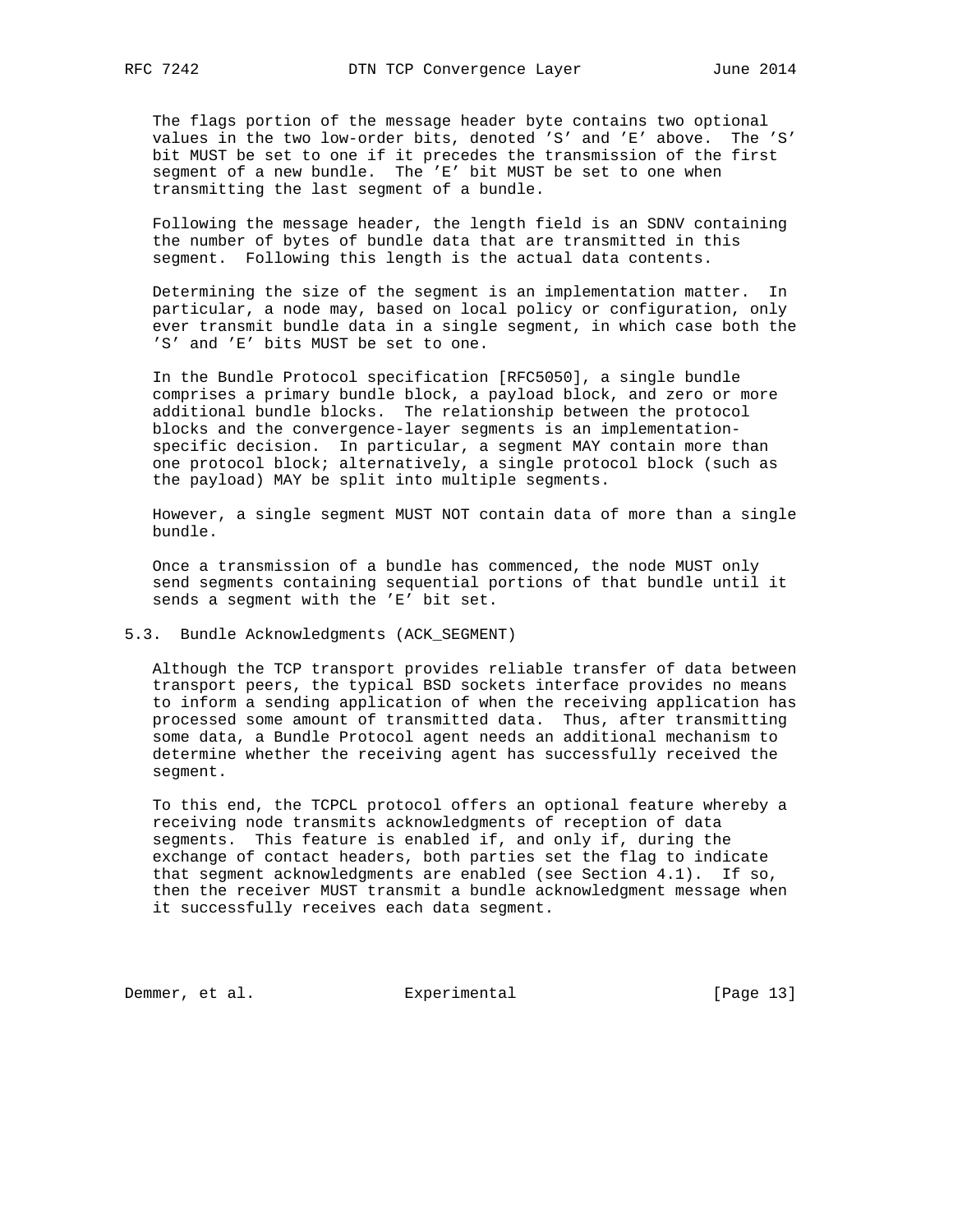The format of a bundle acknowledgment is as follows:

 1 1 1 1 1 1 1 1 1 1 2 2 2 2 2 2 2 2 2 2 3 3 0 1 2 3 4 5 6 7 8 9 0 1 2 3 4 5 6 7 8 9 0 1 2 3 4 5 6 7 8 9 0 1 +-+-+-+-+-+-+-+-+-+-+-+-+-+-+-+-+-+-+-+-+-+-+-+-+-+-+-+-+-+-+-+-+  $| 0x2 | 0|0|0|0|$  acknowledged length ... +-+-+-+-+-+-+-+-+-+-+-+-+-+-+-+-+-+-+-+-+-+-+-+-+-+-+-+-+-+-+-+-+

Figure 6: Format of ACK\_SEGMENT Messages

 To transmit an acknowledgment, a node first transmits a message header with the ACK\_SEGMENT type code and all flags set to zero, then transmits an SDNV containing the cumulative length in bytes of the received segment(s) of the current bundle. The length MUST fall on a segment boundary. That is, only full segments can be acknowledged.

 For example, suppose the sending node transmits four segments of bundle data with lengths 100, 200, 500, and 1000, respectively. After receiving the first segment, the node sends an acknowledgment of length 100. After the second segment is received, the node sends an acknowledgment of length 300. The third and fourth acknowledgments are of length 800 and 1800, respectively.

5.4. Bundle Refusal (REFUSE\_BUNDLE)

 As bundles may be large, the TCPCL supports an optional mechanisms by which a receiving node may indicate to the sender that it does not want to receive the corresponding bundle.

 To do so, upon receiving a DATA\_SEGMENT message, the node MAY transmit a REFUSE\_BUNDLE message. As data segments and acknowledgments may cross on the wire, the bundle that is being refused is implicitly identified by the sequence in which acknowledgements and refusals are received.

The format of the REFUSE\_BUNDLE message is as follows:

 0 1 2 3 4 5 6 7 +-+-+-+-+-+-+-+-+ | 0x3 | RCode | +-+-+-+-+-+-+-+-+

Figure 7: Format of REFUSE\_BUNDLE Messages

 The RCode field, which stands for "reason code", contains a value indicating why the bundle was refused. The following table contains semantics for some values. Other values may be registered with IANA, as defined in Section 8.

Demmer, et al. Experimental [Page 14]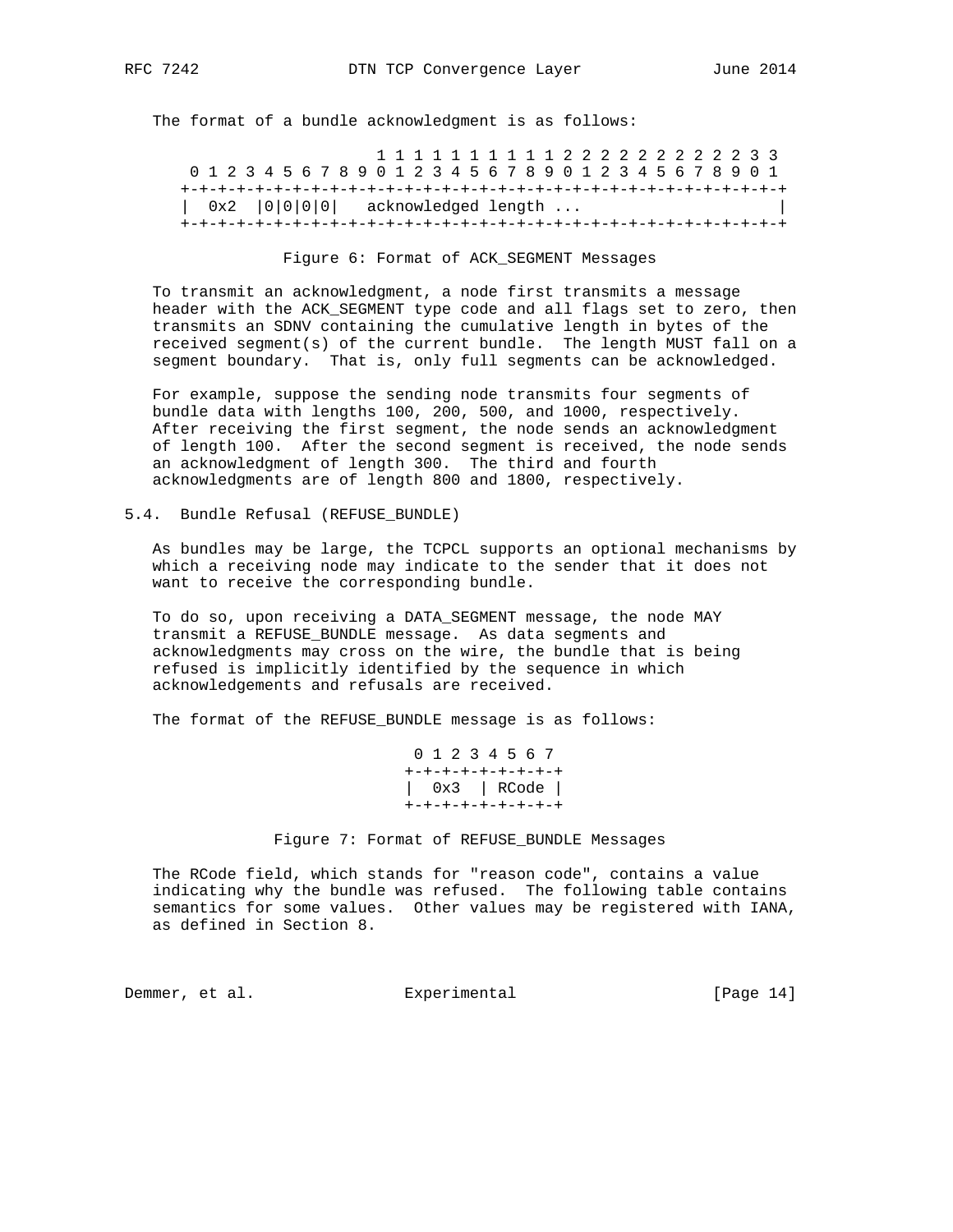| RCode                  | Semantics                                                                                                                                                      |
|------------------------|----------------------------------------------------------------------------------------------------------------------------------------------------------------|
| 0x0<br>0x1             | Reason for refusal is unknown or not specified.<br>The receiver now has the complete bundle. The sender<br>may now consider the bundle as completely received. |
| $0 \times 2$           | The receiver's resources are exhausted. The sender<br>SHOULD apply reactive bundle fragmentation before<br>retrying.                                           |
| 0x3                    | The receiver has encountered a problem that requires<br>the bundle to be retransmitted in its entirety.                                                        |
| $0x4-0x7$<br>$0x8-0xf$ | Unassigned.<br>Reserved for future usage.                                                                                                                      |

#### Table 3: REFUSE\_BUNDLE Reason Codes

 The receiver MUST, for each bundle preceding the one to be refused, have either acknowledged all DATA\_SEGMENTs or refused the bundle. This allows the sender to identify the bundles accepted and refused by means of a simple FIFO list of segments and acknowledgments.

 The bundle refusal MAY be sent before the entire data segment is received. If a sender receives a REFUSE\_BUNDLE message, the sender MUST complete the transmission of any partially sent DATA\_SEGMENT message (so that the receiver stays in sync). The sender MUST NOT commence transmission of any further segments of the rejected bundle subsequently. Note, however, that this requirement does not ensure that a node will not receive another DATA\_SEGMENT for the same bundle after transmitting a REFUSE\_BUNDLE message since messages may cross on the wire; if this happens, subsequent segments of the bundle SHOULD also be refused with a REFUSE\_BUNDLE message.

 Note: If a bundle transmission is aborted in this way, the receiver may not receive a segment with the 'E' flag set to '1' for the aborted bundle. The beginning of the next bundle is identified by the 'S' bit set to '1', indicating the start of a new bundle.

#### 5.5. Bundle Length (LENGTH)

 The LENGTH message contains the total length, in bytes, of the next bundle, formatted as an SDNV. Its purpose is to allow nodes to preemptively refuse bundles that would exceed their resources. It is an optimization.

Demmer, et al. Subsection Experimental Experimental [Page 15]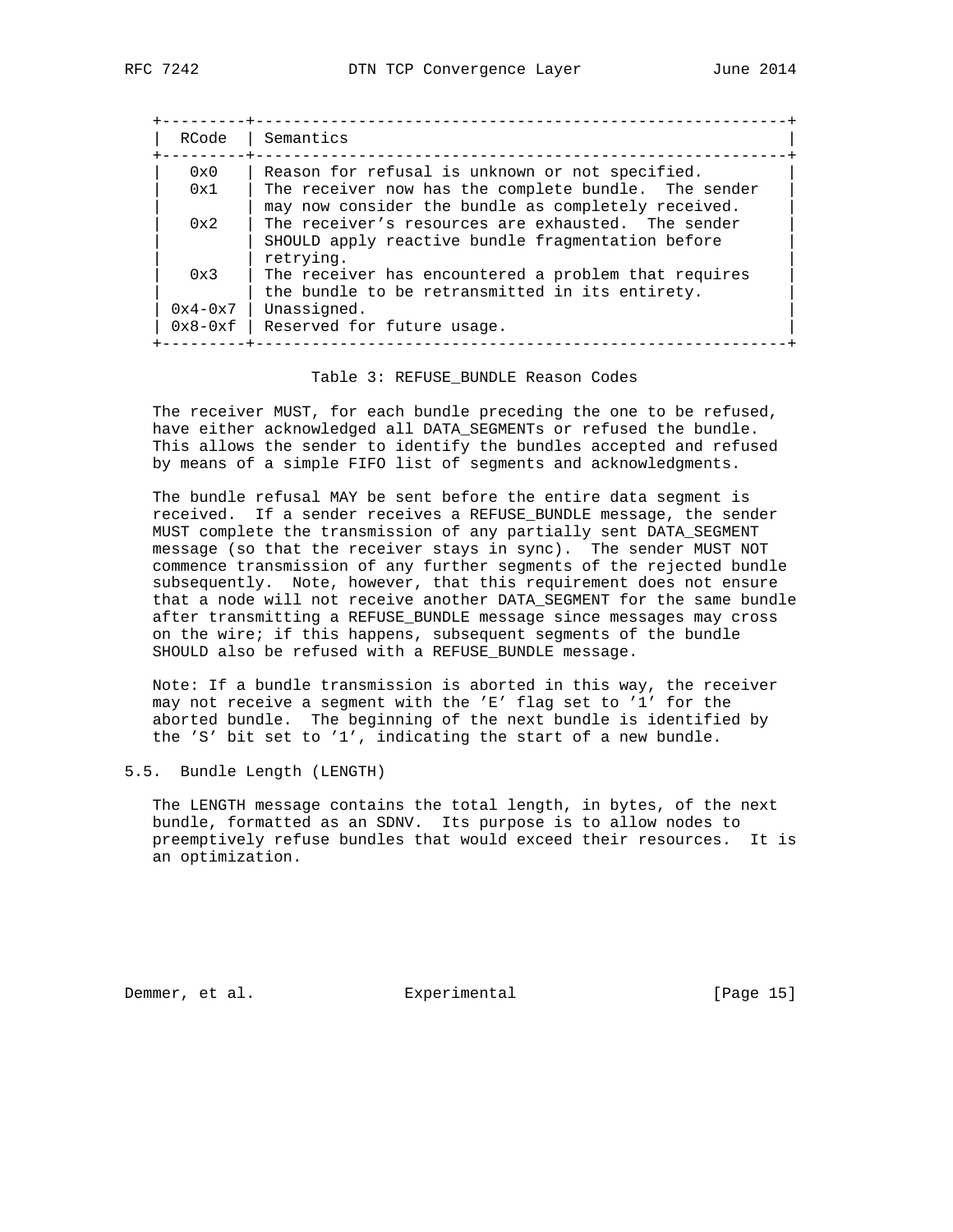The format of the LENGTH message is as follows:

 1 1 1 1 1 1 1 1 1 1 2 2 2 2 2 2 2 2 2 2 3 3 0 1 2 3 4 5 6 7 8 9 0 1 2 3 4 5 6 7 8 9 0 1 2 3 4 5 6 7 8 9 0 1 +-+-+-+-+-+-+-+-+-+-+-+-+-+-+-+-+-+-+-+-+-+-+-+-+-+-+-+-+-+-+-+-+  $| 0x6 | 0|0|0|0|$  total bundle length ... +-+-+-+-+-+-+-+-+-+-+-+-+-+-+-+-+-+-+-+-+-+-+-+-+-+-+-+-+-+-+-+-+

#### Figure 8: Format of LENGTH Messages

 LENGTH messages MUST NOT be sent unless the corresponding flag bit is set in the contact header. If the flag bit is set, LENGTH messages MAY be sent at the sender's discretion. LENGTH messages MUST NOT be sent unless the next DATA\_SEGMENT message has the 'S' bit set to "1" (i.e., just before the start of a new bundle).

 A receiver MAY send a BUNDLE\_REFUSE message as soon as it receives a LENGTH message without waiting for the next DATA\_SEGMENT message. The sender MUST be prepared for this and MUST associate the refusal with the right bundle.

5.6. KEEPALIVE Feature (KEEPALIVE)

 The protocol includes a provision for transmission of KEEPALIVE messages over the TCP connection to help determine if the connection has been disrupted.

 As described in Section 4.1, one of the parameters in the contact header is the keepalive\_interval. Both sides populate this field with their requested intervals (in seconds) between KEEPALIVE messages.

 The format of a KEEPALIVE message is a one-byte message type code of KEEPALIVE (as described in Table 2) with no additional data. Both sides SHOULD send a KEEPALIVE message whenever the negotiated interval has elapsed with no transmission of any message (KEEPALIVE or other).

 If no message (KEEPALIVE or other) has been received for at least twice the keepalive\_interval, then either party MAY terminate the session by transmitting a one-byte SHUTDOWN message (as described in Table 2) and by closing the TCP connection.

 Note: The keepalive\_interval should not be chosen too short as TCP retransmissions may occur in case of packet loss. Those will have to be triggered by a timeout (TCP retransmission timeout (RTO)), which is dependent on the measured RTT for the TCP connection so that KEEPALIVE messages may experience noticeable latency.

Demmer, et al. Superimental Experimental [Page 16]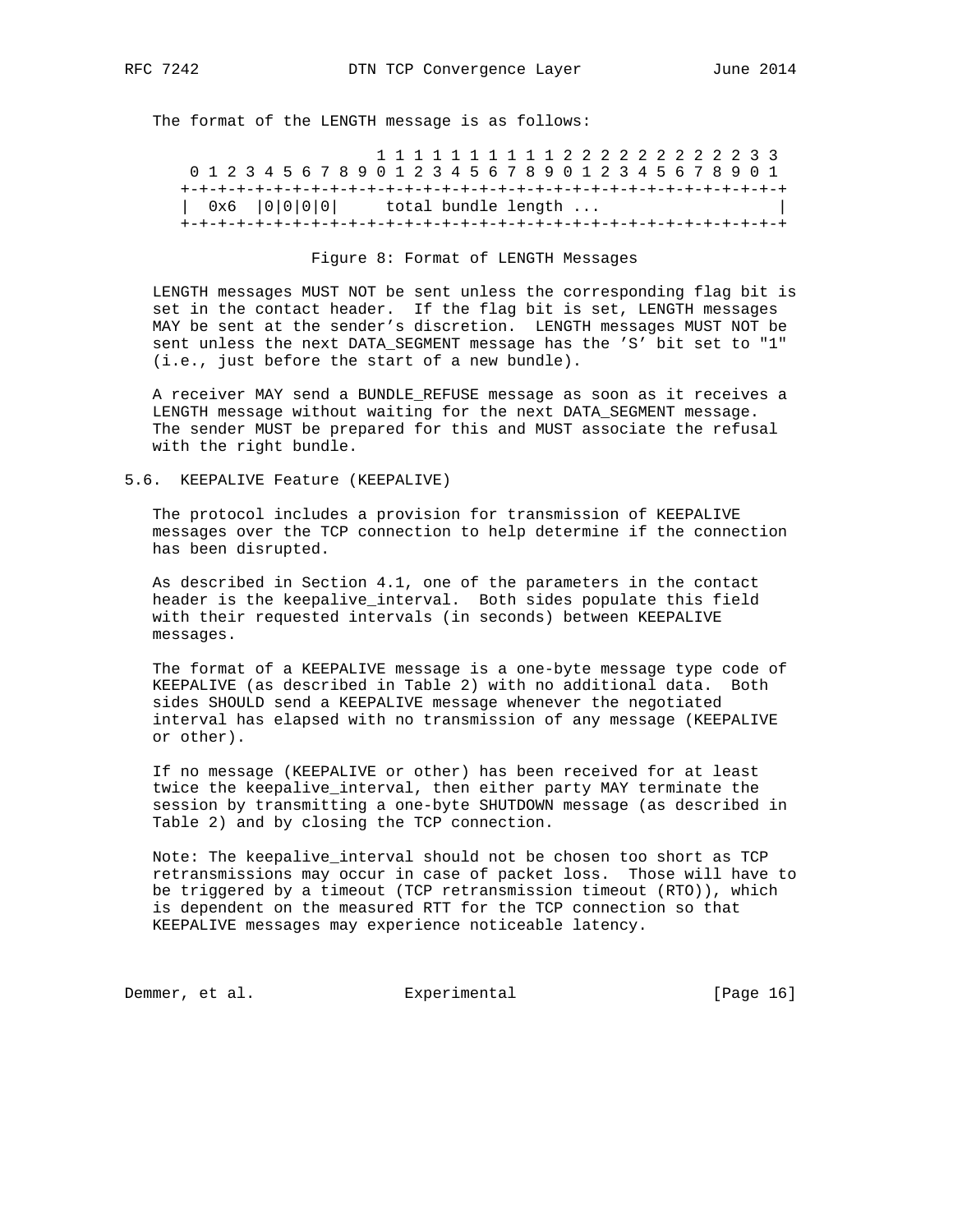### 6. Connection Termination

This section describes the procedures for ending a TCPCL connection.

6.1. Shutdown Message (SHUTDOWN)

 To cleanly shut down a connection, a SHUTDOWN message MUST be transmitted by either node at any point following complete transmission of any other message. In case acknowledgments have been negotiated, a node SHOULD acknowledge all received data segments first and then shut down the connection.

The format of the SHUTDOWN message is as follows:

 1 1 1 1 1 1 1 1 1 1 2 2 2 2 2 2 2 2 2 2 3 3 0 1 2 3 4 5 6 7 8 9 0 1 2 3 4 5 6 7 8 9 0 1 2 3 4 5 6 7 8 9 0 1 +-+-+-+-+-+-+-+-+-+-+-+-+-+-+-+-+-+-+-+-+-+-+-+-+-+-+-+-+-+-+-+-+ | 0x5 |0|0|R|D| reason (opt) | reconnection delay (opt) | +-+-+-+-+-+-+-+-+-+-+-+-+-+-+-+-+-+-+-+-+-+-+-+-+-+-+-+-+-+-+-+-+

### Figure 9: Format of Bundle SHUTDOWN Messages

 It is possible for a node to convey additional information regarding the reason for connection termination. To do so, the node MUST set the 'R' bit in the message header flags and transmit a one-byte reason code immediately following the message header. The specified values of the reason code are:

| Code          | Meaning          | Description                                                         |
|---------------|------------------|---------------------------------------------------------------------|
| $0 \times 00$ | Idle timeout     | The connection is being closed due<br>to idleness.                  |
| 0x01          | Version mismatch | The node cannot conform to the<br>specified TCPCL protocol version. |
| $0 \times 02$ | Busy             | The node is too busy to handle the<br>current connection.           |
| $0x03-0xff$   |                  | Unassigned.                                                         |

#### Table 4: SHUTDOWN Reason Codes

 It is also possible to convey a requested reconnection delay to indicate how long the other node must wait before attempting connection re-establishment. To do so, the node sets the 'D' bit in

Demmer, et al. Subsection Experimental Experimental [Page 17]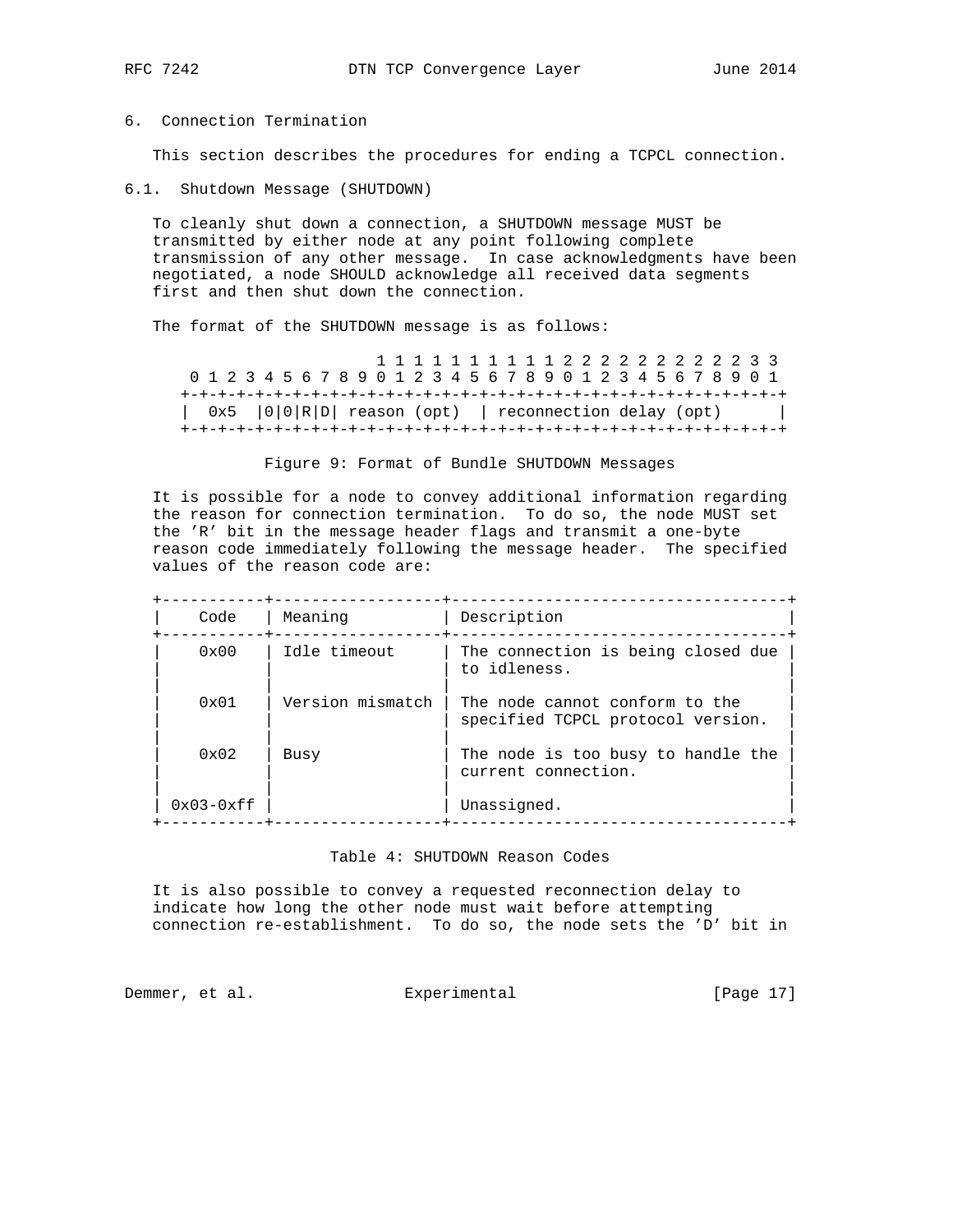the message header flags and then transmits an SDNV specifying the requested delay, in seconds, following the message header (and optionally, the SHUTDOWN reason code). The value 0 SHALL be interpreted as an infinite delay, i.e., that the connecting node MUST NOT re-establish the connection. In contrast, if the node does not wish to request a delay, it SHOULD omit the reconnection delay field (and set the 'D' bit to zero). Note that in the figure above, the reconnection delay SDNV is represented as a two-byte field for convenience.

 A connection shutdown MAY occur immediately after TCP connection establishment or reception of a contact header (and prior to any further data exchange). This may, for example, be used to notify that the node is currently not able or willing to communicate. However, a node MUST always send the contact header to its peer before sending a SHUTDOWN message.

 If either node terminates a connection prematurely in this manner, it SHOULD send a SHUTDOWN message and MUST indicate a reason code unless the incoming connection did not include the magic string. If a node does not want its peer to reopen the connection immediately, it SHOULD set the 'D' bit in the flags and include a reconnection delay to indicate when the peer is allowed to attempt another connection setup.

 If a connection is to be terminated before another protocol message has completed, then the node MUST NOT transmit the SHUTDOWN message but still SHOULD close the TCP connection. In particular, if the connection is to be closed (for whatever reason) while a node is in the process of transmitting a bundle data segment, the receiving node is still expecting segment data and might erroneously interpret the SHUTDOWN message to be part of the data segment.

#### 6.2. Idle Connection Shutdown

 The protocol includes a provision for clean shutdown of idle TCP connections. Determining the length of time to wait before closing idle connections, if they are to be closed at all, is an implementation and configuration matter.

 If there is a configured time to close idle links and if no bundle data (other than KEEPALIVE messages) has been received for at least that amount of time, then either node MAY terminate the connection by transmitting a SHUTDOWN message indicating the reason code of 'Idle timeout' (as described in Table 4). After receiving a SHUTDOWN message in response, both sides may close the TCP connection.

Demmer, et al. Experimental [Page 18]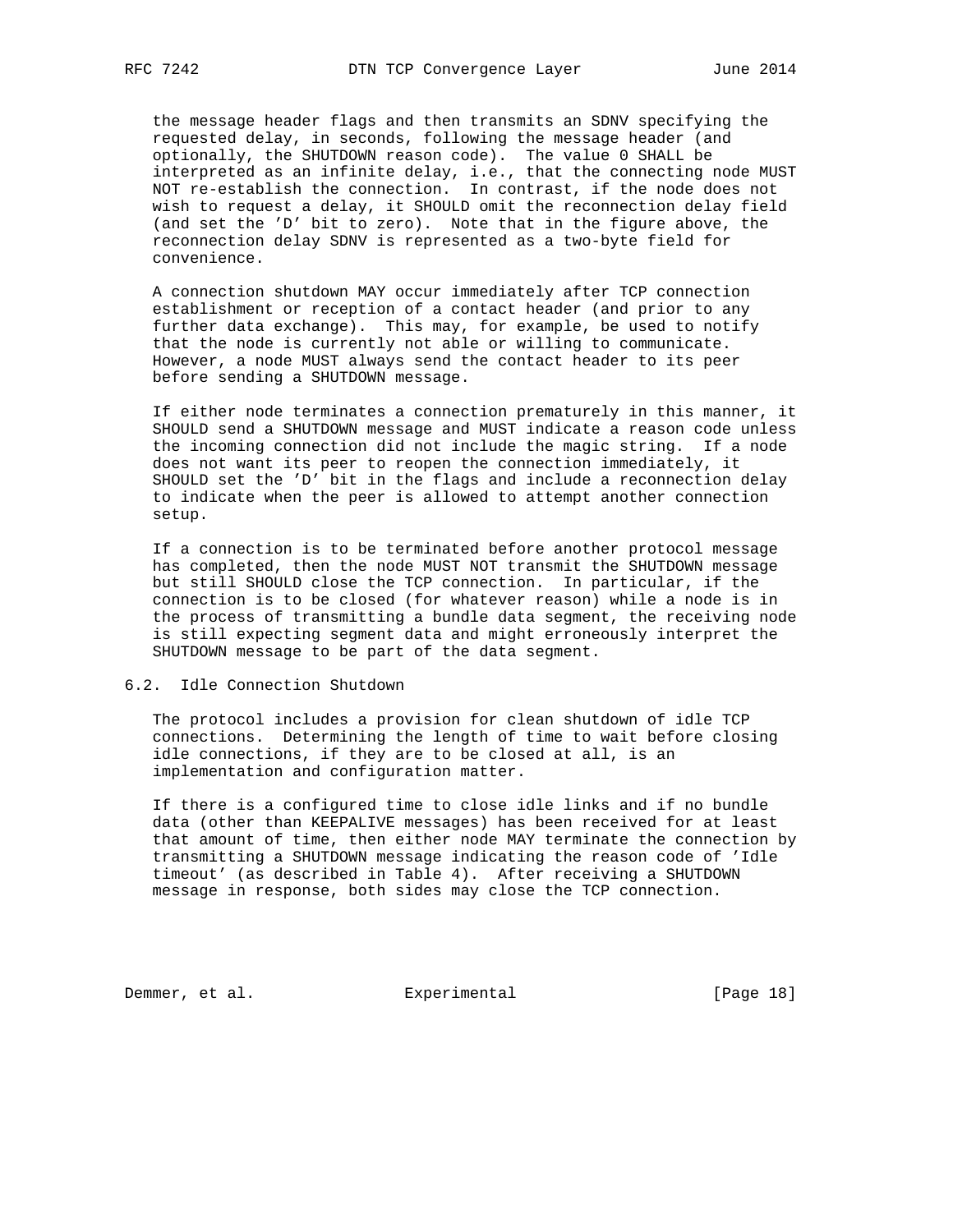### 7. Security Considerations

 One security consideration for this protocol relates to the fact that nodes present their endpoint identifier as part of the connection header exchange. It would be possible for a node to fake this value and present the identity of a singleton endpoint in which the node is not a member, essentially masquerading as another DTN node. If this identifier is used without further verification as a means to determine which bundles are transmitted over the connection, then the node that has falsified its identity may be able to obtain bundles that it should not have. Therefore, a node SHALL NOT use the endpoint identifier conveyed in the TCPCL connection message to derive a peer node's identity unless it can ascertain it via other means.

 These concerns may be mitigated through the use of the Bundle Security Protocol [RFC6257]. In particular, the Bundle Authentication Block defines mechanism for secure exchange of bundles between DTN nodes. Thus, an implementation could delay trusting the presented endpoint identifier until the node can securely validate that its peer is in fact the only member of the given singleton endpoint.

 In general, TCPCL does not provide any security services. The mechanisms defined in [RFC6257] are to be used instead.

 Nothing in TCPCL prevents the use of the Transport Layer Security (TLS) protocol [RFC5246] to secure a connection.

 Another consideration for this protocol relates to denial-of-service attacks. A node may send a large amount of data over a TCP connection, requiring the receiving node to handle the data, attempt to stop the flood of data by sending a REFUSE\_BUNDLE message, or forcibly terminate the connection. This burden could cause denial of service on other, well-behaving connections. There is also nothing to prevent a malicious node from continually establishing connections and repeatedly trying to send copious amounts of bundle data. A listening node MAY take countermeasures such as ignoring TCP SYN messages, closing TCP connections as soon as they are established, waiting before sending the contact header, sending a SHUTDOWN message quickly or with a delay, etc.

Demmer, et al. Subsection Experimental Experimental [Page 19]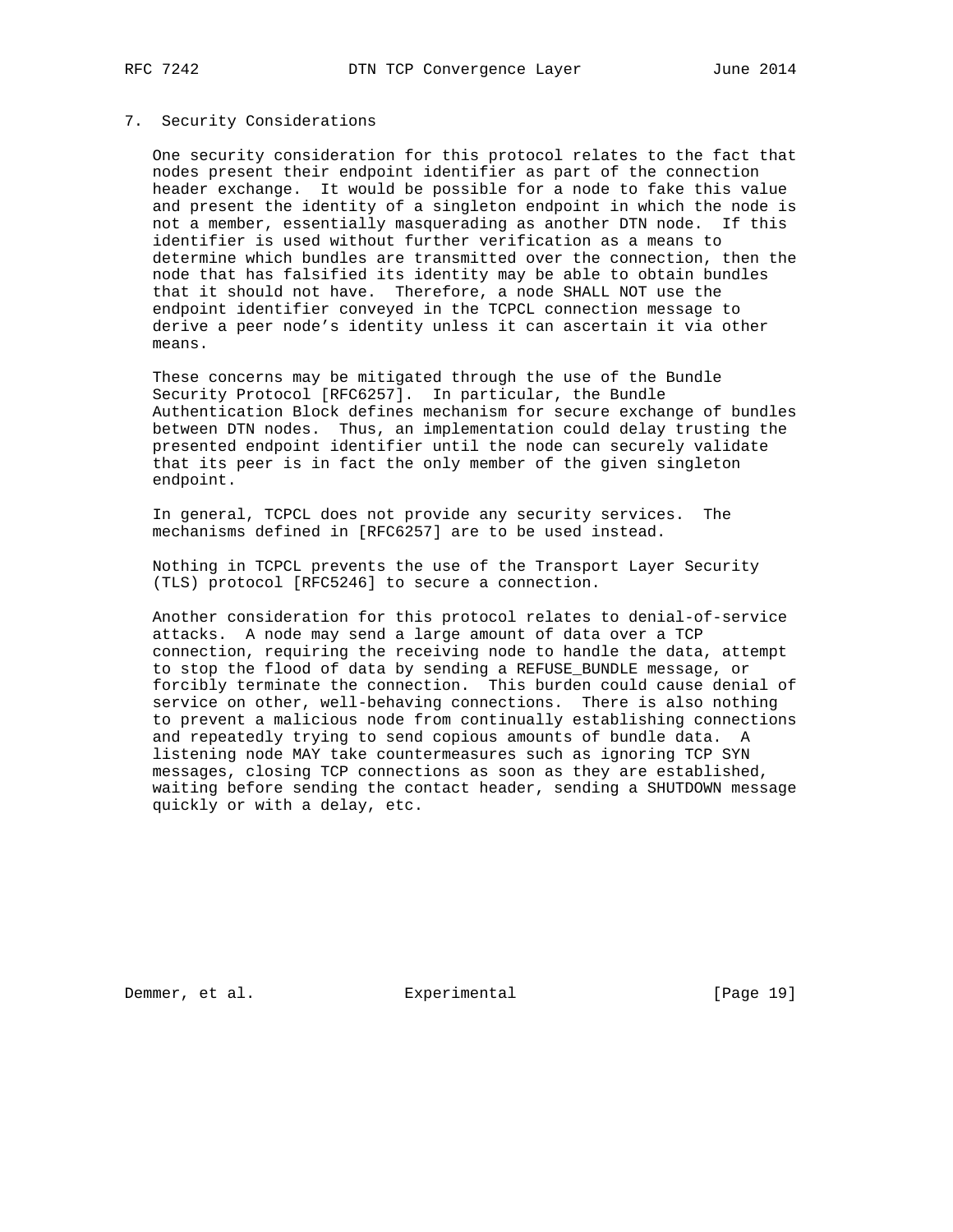## 8. IANA Considerations

In this section, registration procedures are as defined in [RFC5226].

8.1. Port Number

 Port number 4556 has been assigned as the default port for the TCP convergence layer.

Service Name: dtn-bundle

Transport Protocol(s): TCP

Assignee: Simon Perreault <simon@per.reau.lt>

Contact: Simon Perreault <simon@per.reau.lt>

Description: DTN Bundle TCP CL Protocol

Reference: [RFC7242]

Port Number: 4556

8.2. Protocol Versions

 IANA has created, under the "Bundle Protocol" registry, a sub registry titled "Bundle Protocol TCP Convergence-Layer Version Numbers" and initialized it with the following:

| Value     |
|-----------|
| $4 - 255$ |

The registration procedure is RFC Required.

## 8.3. Message Types

 IANA has created, under the "Bundle Protocol" registry, a sub registry titled "Bundle Protocol TCP Convergence-Layer Message Types" and initialized it with the contents of Table 2. The registration procedure is RFC Required.

Demmer, et al. Experimental [Page 20]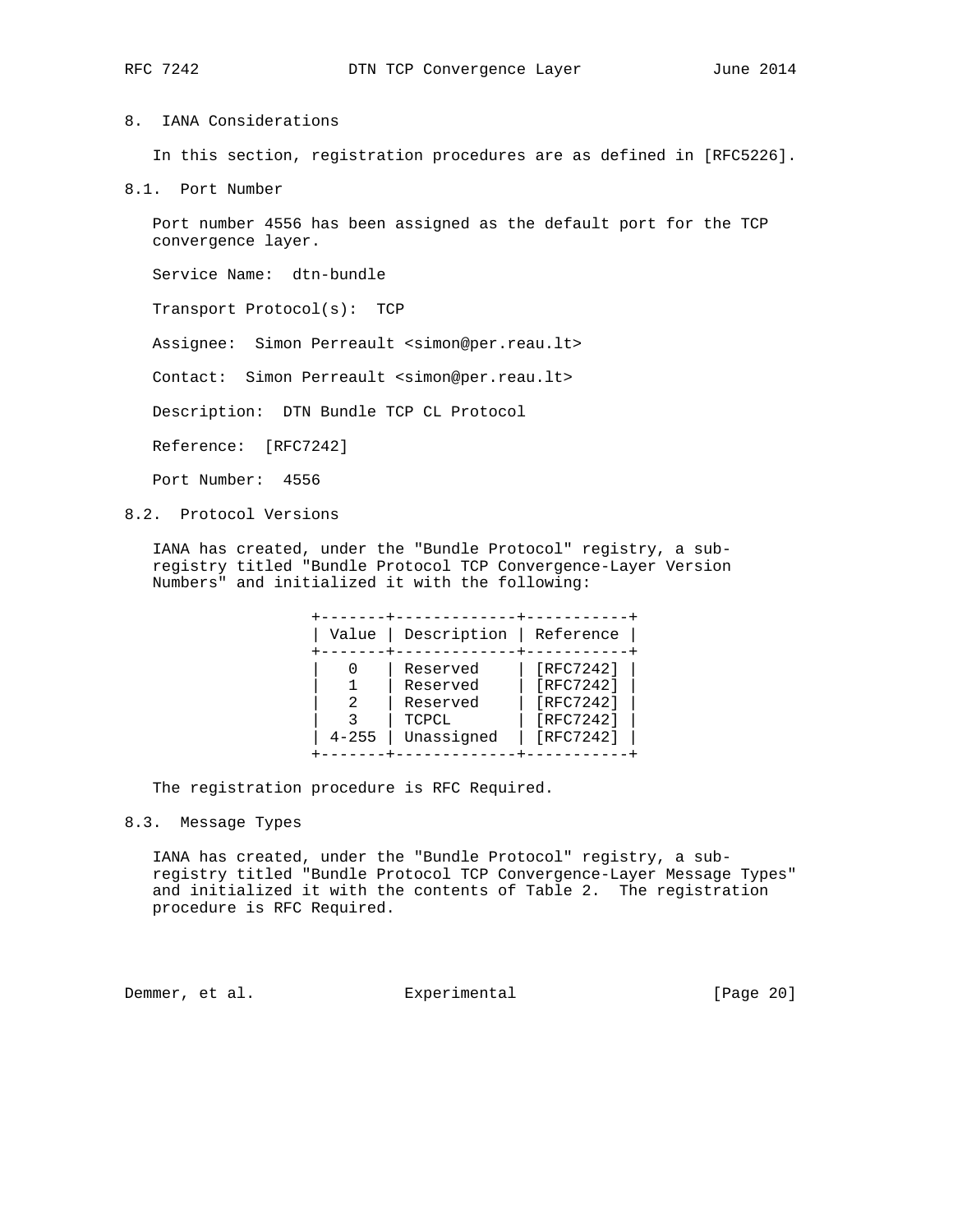## 8.4. REFUSE\_BUNDLE Reason Codes

 IANA has created, under the "Bundle Protocol" registry, a sub registry titled "Bundle Protocol TCP Convergence-Layer REFUSE\_BUNDLE Reason Codes" and initialized it with the contents of Table 3. The registration procedure is RFC Required.

8.5. SHUTDOWN Reason Codes

 IANA has created, under the "Bundle Protocol" registry, a sub registry titled "Bundle Protocol TCP Convergence-Layer SHUTDOWN Reason Codes" and initialized it with the contents of Table 4. The registration procedure is RFC Required.

9. Acknowledgments

 The authors would like to thank the following individuals who have participated in the drafting, review, and discussion of this memo: Alex McMahon, Brenton Walker, Darren Long, Dirk Kutscher, Elwyn Davies, Jean-Philippe Dionne, Joseph Ishac, Keith Scott, Kevin Fall, Lloyd Wood, Marc Blanchet, Peter Lovell, Scott Burleigh, Stephen Farrell, Vint Cerf, and William Ivancic.

- 10. References
- 10.1. Normative References
	- [RFC2119] Bradner, S., "Key words for use in RFCs to Indicate Requirement Levels", BCP 14, RFC 2119, March 1997.
	- [RFC5050] Scott, K. and S. Burleigh, "Bundle Protocol Specification", RFC 5050, November 2007.
	- [RFC5226] Narten, T. and H. Alvestrand, "Guidelines for Writing an IANA Considerations Section in RFCs", BCP 26, RFC 5226, May 2008.
- 10.2. Informative References
	- [DTNIMPL] DTNRG, "Delay-Tolerant Networking Reference Implementation", <https://sites.google.com/site/ dtnresgroup/home/code>.
	- [RFC4838] Cerf, V., Burleigh, S., Hooke, A., Torgerson, L., Durst, R., Scott, K., Fall, K., and H. Weiss, "Delay-Tolerant Networking Architecture", RFC 4838, April 2007.

Demmer, et al. Experimental [Page 21]